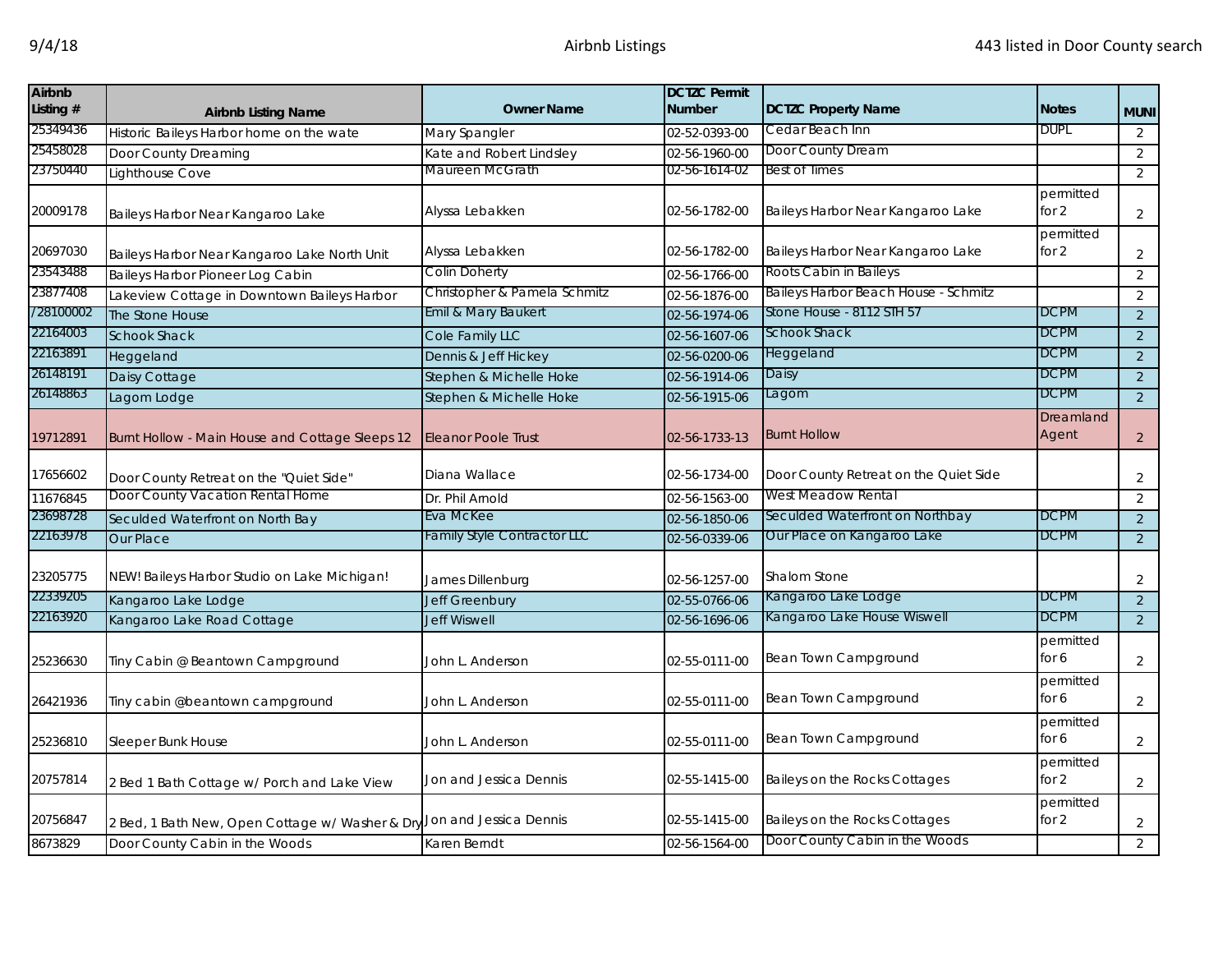|          |                                                             |                              |               | Door County Cabin in the Woods- Tranquil | permitted   |                |
|----------|-------------------------------------------------------------|------------------------------|---------------|------------------------------------------|-------------|----------------|
| 8126599  | Tranquil, Sunny 3 Bedroo,/2.5 Bath Condo                    | Karen Berndt                 | 02-56-1564-00 | Condo                                    | for $2$     | $\overline{2}$ |
| 22164047 | Wildwood Beach Home                                         | Laura Thometz                | 02-56-1640-06 | Wildwood Beach Home                      | <b>DCPM</b> | $\overline{2}$ |
|          |                                                             |                              |               |                                          | permitted   |                |
| 22186390 | Baileys Harbor Yellow Home with a View                      | <b>Matt Horton</b>           | 02-56-1826-00 | <b>Baileys Harbor Yellow House</b>       | for $3$     | $\overline{2}$ |
|          |                                                             |                              |               |                                          | permitted   |                |
| 24420991 | South Lane Cottage #2                                       | <b>Matt Horton</b>           | 02-56-1826-00 | <b>Baileys Harbor Yellow House</b>       | for $3$     | $\overline{a}$ |
|          |                                                             |                              |               |                                          | permitted   |                |
| 24420171 | South Lane Cottage #1                                       | Matt Horton                  | 02-56-1826-00 | Baileys Harbor Yellow House              | for $3$     | $\overline{a}$ |
| 1254037  | Cedar Creek Lodge (sold) Islandview Lake House              | Michael Servais              | 02-56-1019-00 | Cedar Creek Lodge                        |             | $\overline{2}$ |
| 22163997 | Rocky Bottom Lodge                                          | Natalie & Terry McAllister   | 02-56-0885-06 | Rocky Bottom Lodge                       | <b>DCPM</b> | $\overline{2}$ |
| 4709576  | Heart of the Door Homestead                                 | Nicole Henquinet             | 02-56-1455-00 | Heart of the Door Homestead, LLC         |             | $\overline{2}$ |
| 25126829 | A True Farm House Experience                                | Paul Gray                    | 02-56-1930-00 | A True Farm House Experience             |             | $\overline{2}$ |
| 7069697  | Loft • Central • Comfy • Private                            | Sarah and Brian Bonovich     | 02-56-1644-00 | Wooded Lane Guest House                  |             | $\overline{2}$ |
| 19471677 | Raspberry Fields                                            | Stewart Dawson               | 02-56-1741-00 | Dawson Farm - Ahrens Road                |             | $\overline{2}$ |
|          |                                                             |                              |               |                                          | Permitted   |                |
| 20565326 | Door County Scotland Yard                                   | Thomas and Michele Bronsky   | 02-56-1794-00 | Door County Scotland Yard Haven          | for 2       | $\overline{a}$ |
| 6785263  | Eclectic Modern Farmhouse in Baileys Harbor                 | Tim Raduenz                  | 02-56-1693-00 | <b>BHDC</b>                              |             | $\overline{2}$ |
| 22163915 | Kangaroo Lake Retreat                                       | <b>Will Anderson</b>         | 02-56-1543-06 | Kangaroo Lake Retreat                    | <b>DCPM</b> | $\overline{2}$ |
|          |                                                             |                              |               |                                          |             |                |
| 3831684  | New-Private-Secluded Home                                   | Patrick Donley               | 06-56-1521-00 | Donely - 6058 CTH OO                     |             | 6              |
|          |                                                             |                              |               |                                          |             |                |
| 22083085 | Woodwalk Retreat                                            | Andrew and Jillaine Seefeldt | 08-56-1834-00 | Woodwalk Retreat                         |             | 8              |
| 27637414 | Door County Camper for fun filled days and nights!          |                              |               |                                          |             | 8 <sup>°</sup> |
|          |                                                             |                              |               | Landmark Resort - Door County Getaways-  | permitted   |                |
| 21025213 | Comfortable Condo at Beautiful Landmark Resort              | <b>Brian Wiegland</b>        | 08-53-1688-00 | Wiegand                                  | for 4 units | 8              |
|          | Check out this Landmark Condo--Clean, Quick                 |                              |               | Landmark Resort - Door County Getaways-  | permitted   |                |
| 23518849 | <b>Book</b>                                                 | <b>Brian Wiegland</b>        | 08-53-1688-01 | Wiegand                                  | for 4 units | 8              |
|          |                                                             |                              |               | Landmark Resort - Door County Getaways-  | permitted   |                |
| 18287078 | Serene 1 Bed 1 Bath Condo w/ Woods View                     | <b>Brian Wiegland</b>        | 08-53-1688-00 | Wiegand                                  | for 4 units | 8              |
|          |                                                             |                              |               | Landmark Resort - Door County Getaways-  | permitted   |                |
| 18286289 | Remodeled 1 Bed 1 Bath ADA Condo w/ Wood Vie Brian Wiegland |                              | 08-53-1688-00 | Wiegand                                  | for 4 units | 8              |
| 15399898 | Relaxing Waterfront Door County Lake House                  | Brianne & Barry Tegel        | 08-56-1707-00 | Door County Lake House Tegel             |             | 8              |
| 26631795 | Serene Lake Retreat                                         | Natalia Luque                | 08-53-1929-00 | Landmark Luque Unit 1232                 |             | 8              |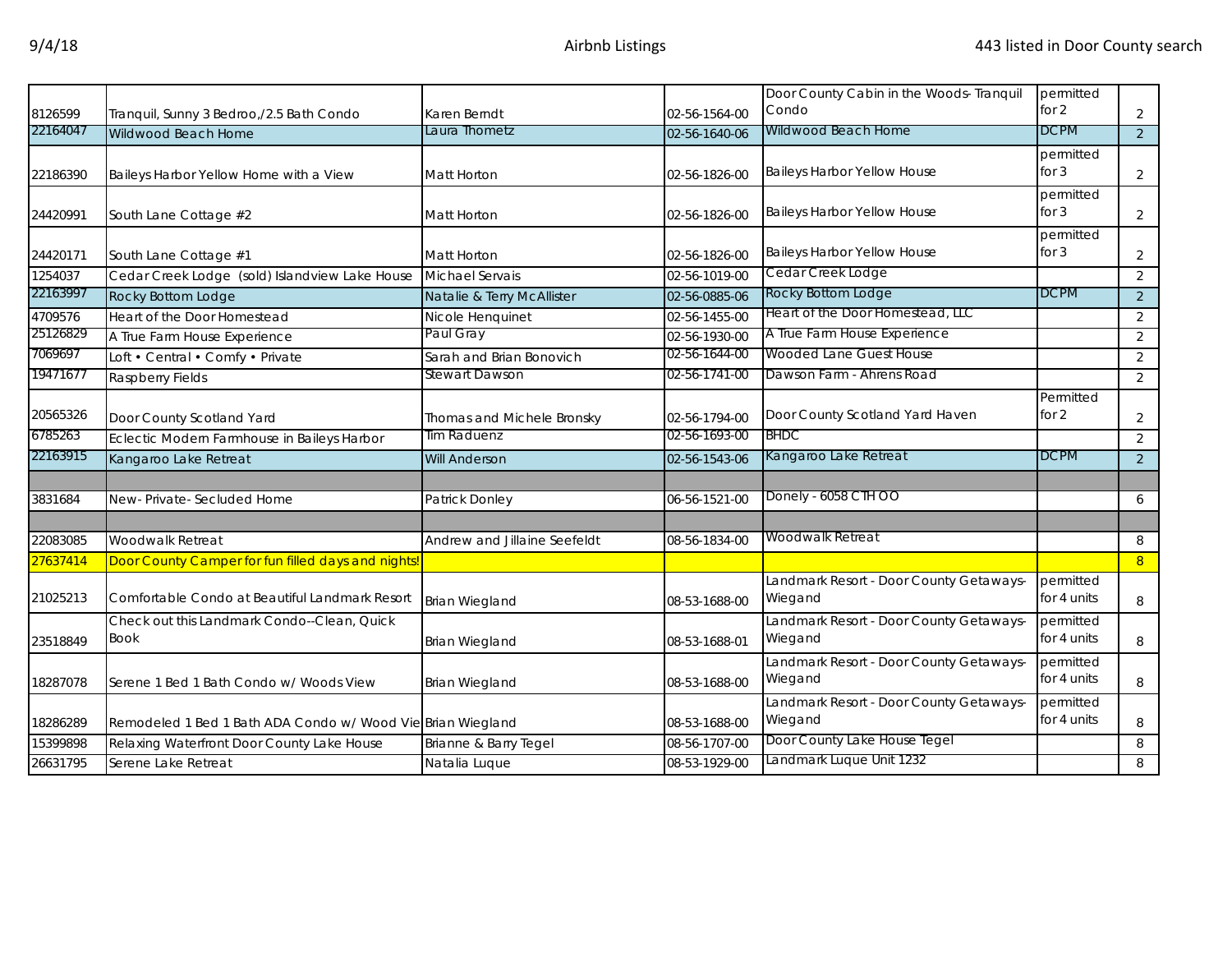| 7340588  | The Cabin at Plum Bottom                                                   | Chad Luberger/ Marlyn & Pamela Moo 08-56-1284-00 |               | The Treehouse at Plum Bottom/ The<br>Carriage House at Plum Bottom | permitted<br>for two units<br>- owner is<br>hedging<br>bets with<br>three listings | 8 |
|----------|----------------------------------------------------------------------------|--------------------------------------------------|---------------|--------------------------------------------------------------------|------------------------------------------------------------------------------------|---|
| 4950769  | The Treehouse at Plum Bottom                                               | Chad Luberger/ Marlyn & Pamela Moo 08-56-1284-00 |               | The Treehouse at Plum Bottom/ The<br>Carriage House at Plum Bottom | permitted<br>for two units<br>owner is<br>hedging<br>bets with<br>three listings   | 8 |
| 8163799  | The Cottage at Plum Bottom                                                 | Chad Luberger/ Marlyn & Pamela Moo 08-56-1284-00 |               | The Treehouse at Plum Bottom/The<br>Carriage House at Plum Bottom  | permitted<br>for two units<br>owner is<br>hedging<br>bets with<br>three listings   | 8 |
| 16213355 | Newly Renovated Waterview 1 Bedroom 1 bath Co Christopher and Sara Spencer |                                                  | 08-53-1686-00 | Landmark Resort - Units 1225 -1220 - Spencer for 2                 | permitted                                                                          | 8 |
| 16462773 | Relaxing 1 Bedroom 1 Bathroom Condo                                        | Christopher and Sara Spencer                     | 08-53-1686-00 | Landmark Resort - Units 1225 -1220 - Spencer for 2                 | permitted                                                                          | 8 |
| 19123032 | O.B.P. Kornerstone Unit                                                    | Claire & Frank Murphy                            | 08-59-1233-00 | Off the Beaten Path                                                | permitted<br>for 4 units                                                           | 8 |
| 19120828 | O.B.P. Wildside Unit                                                       | Claire & Frank Murphy                            | 08-59-1233-00 | Off the Beaten Path                                                | permitted<br>for 4 units                                                           | 8 |
| 19117481 | O.B.P. Baliwick Unit                                                       | Claire & Frank Murphy                            | 08-59-1233-00 | Off the Beaten Path                                                | permitted<br>for 4 units                                                           | 8 |
| 19119678 | O.B.P. Bunk Unit                                                           | Claire & Frank Murphy                            | 08-59-1233-00 | Off the Beaten Path                                                | permitted<br>for 4 units                                                           | 8 |
| 24130622 | The Lodge                                                                  | Dale La Violette                                 | 08-55-0133-00 | Cottage Retreat                                                    | permitted<br>for 6                                                                 | 8 |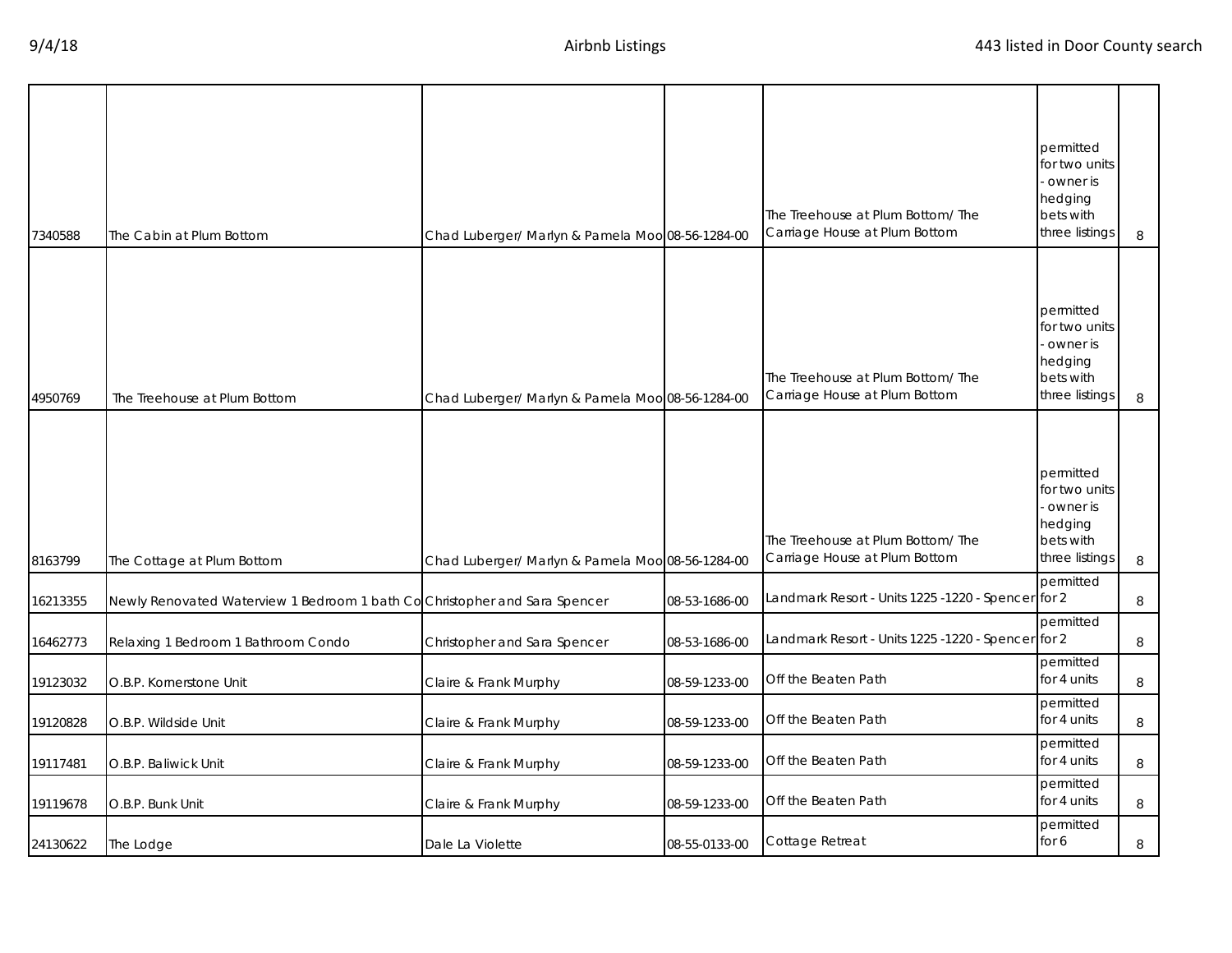| 2216401  | <b>Sunset Sanctuary</b>                                                | Daniel & Wanda Kupsco                 | 08-56-1566-06 | <b>Sunset Sanctuary</b>                                | <b>DCPM</b>              | 8              |
|----------|------------------------------------------------------------------------|---------------------------------------|---------------|--------------------------------------------------------|--------------------------|----------------|
| 23543379 | Clean Cozy Landmark Condo--Book Now                                    | David Buker                           | 08-53-1848-00 | Landmark Buker                                         |                          | 8              |
| 22339046 | Ohlson Chateau                                                         | David Ohlson - Charles Chilcote       | 08-56-0729-06 | <b>Ohlson Chateau</b>                                  | <b>DCPM</b>              | 8              |
| 24133770 | <b>Bluff Cottage Sunsets NEW CONSTRUCTION Egg</b><br>Harbor            | Gail Bergman                          | 08-56-1874-00 | <b>Bluff Cottage</b>                                   | permitted<br>for 4 units | 8              |
| 14613779 | Gorgeous Waterview 2 Bedroom 1 Bath Condo!                             | Island Winds LLC - Kristin Van Drisse | 08-53-1671-00 | Landmark Resort-Unit 307- Island Winds LLC             |                          | 8              |
| 27426270 | Bay View at the Landmark Resort                                        | Dean Hellwig                          | 08-53-1984-00 | Landmark Resort - Bay View Bungalow<br>Hellwig         |                          | 8              |
| 22011733 | Big discount on Landmark Resort rates on 1BR<br>condo                  | Jewelette Neary                       | 08-53-1817-00 | Landmark Resort-Neary                                  | permitted<br>for 2       | 8              |
| 21595419 | Big discount off Landmark Rates on beautiful<br>condo                  | Jewelette Neary                       | 08-53-1817-00 | Landmark Resort-Neary                                  | permitted<br>for $2$     | 8              |
| 1595111  | <b>Beautiful Waterview Condo</b>                                       | Kathlyn Geracie                       | 08-53-1689-00 | Landmark Resort- Beautiful Water View<br>Condo         |                          | 8              |
| 20123459 | NEW! 2BR Egg Harbor House on 2 Acres!                                  | Kerri Zergoski                        | 08-56-1768-00 | Lodge 42                                               |                          | 8              |
| 3238045  | Quaint Door County Haven                                               | Mark Lorenzo                          | 08-53-1832-00 | Landmark Resort Lorenzo                                |                          | 8              |
| 6677520  | Sunset Bluff Getaway in Egg Harbor                                     | Michael & Christina Hauge             | 08-53-0384-00 | Sunset Bluff Condo - Unit 2- Hauge                     |                          | 8              |
| 7989119  | <b>Breathtaking Water View Condo</b>                                   | Michael and Leigh Dicks               | 08-53-1554-00 | Landmark Resort - Dicks Rental                         |                          | 8              |
| 24351064 | Nautical Theme 1 Bed 1 Bath Condo w/ Waterview Michael White           |                                       | 08-53-1834-07 | Landmark Resort White                                  |                          | 8              |
| 19082486 | Gorgeous Waterview overlooking the bay of green Matthew A Pidgeon      |                                       | 08-53-1754-00 | Landmark Resort - Pidgeon - Unit 205                   |                          | 8              |
| 16987204 | Relaxing Nostalgic Log Home "Green Apple Lodge"                        | Patricia Culliton                     | 08-56-1715-00 | Green Apple Lodge                                      |                          | 8              |
| 17748137 | Egg Harbor Cottage on the Waters of Green Bay                          | Patti Jo Hedeen                       | 08-55-0302-00 | Sunset on Bay Shore                                    |                          | 8              |
| 13606442 | Cozy Farmhouse Studio                                                  | Renee Schwaller and Steve Beaudot     | 08-56-1649-00 | armhouse Studio                                        |                          | 8              |
| 22163874 | Fox Den                                                                | Robert J & Michele M Fox              | 08-56-0823-06 | Fox Den                                                | <b>DCPM</b>              | 8              |
| 13479701 | Our Piece of the Door                                                  | Roby Onan                             | 08-53-1652-00 | -andmark Resort - Our Piece of the Door.<br>Onan #3224 |                          | 8              |
| 22164041 | Whitestone at the Water                                                | Sara Steinhardt & Jon Chapman         | 08-56-1316-06 | Whitestone at the Water                                | <b>DCPM</b>              | $8\phantom{1}$ |
| 19190730 | Newly Updated! 2 Bed/1 Ba Family Friendly Resort                       | Scott & Wendy Schultz                 | 08-53-1626-00 | Landmark Resort - Schultz                              | permitted<br>for $2$     | 8              |
| 12896781 | Renovated! 2 Bedroom/1 ba Family Friendly Resort Scott & Wendy Schultz |                                       | 08-53-1626-00 | Landmark Resort - Schultz                              | permitted<br>for $2$     | 8              |
| 26397865 | 2 Bedroom, 1 Bath Condo overlooking lake                               | Jon Pesek                             | 08-56-1856-00 | Ladnmark Resort Pesekq                                 |                          | 8              |
| 27162097 | Cozy Condo 3 Minutes To Downtown Egg Harbor,<br>Beach                  | Good Faith Financial                  | 08-53-1970-07 | Landmark Resort Good Faith Financial                   |                          | 8              |
| 16751564 | Leaf House Door County                                                 | Sean and Cami Wright                  | 08-53-1699-00 | Landmark Resort Unit 2317 - Leaf House<br>Door County  |                          | 8              |
| 18324472 | 1 Bed 1 Bath Condo Close to Pool and Amenities                         | Susan & Richard Geils                 | 08-53-1716-00 | Landmark Geils                                         |                          | 8              |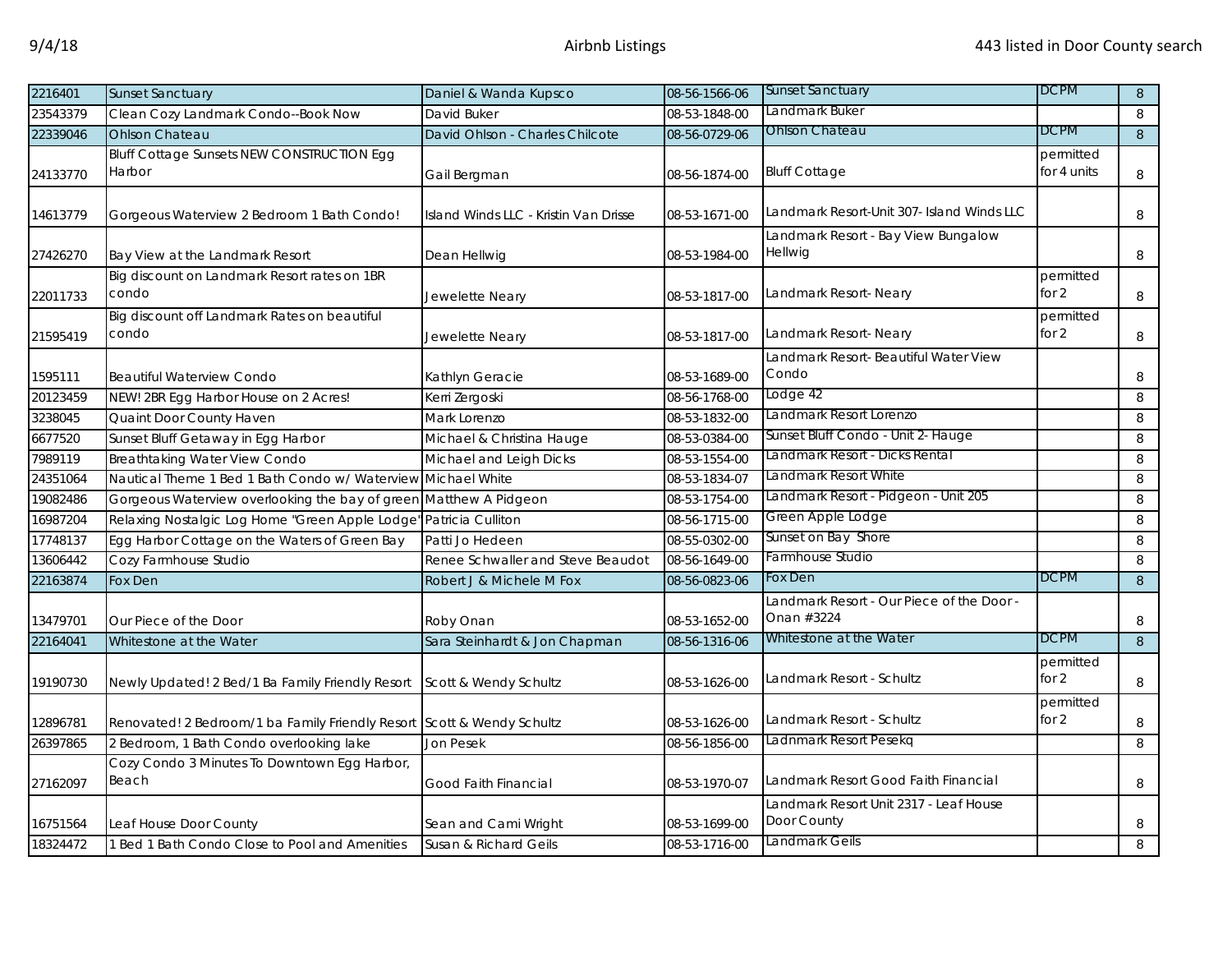| 25729564 | Pebble Beach House                                                      | Edgar and Nancy Muenzer TRUST - Victo08-56-1962-00 |               | Pebble Beach House                          |                      | 8              |
|----------|-------------------------------------------------------------------------|----------------------------------------------------|---------------|---------------------------------------------|----------------------|----------------|
| 17527605 | 2 Bed 2 Bath Condo w/ Pool Access                                       | Will Pflum                                         | 08-53-1684-00 | andmark Resort Pflum                        |                      | 8              |
|          |                                                                         |                                                    |               |                                             |                      |                |
| 16911381 | Village Cottage-close to shops, dining, & water                         | A Village Cottage LLC                              | 09-55-0735-00 | A Village Cottage LLC                       | permitted<br>for $2$ | 9              |
| 16542621 | Village Cottage - walkable to waterfront and town A Village Cottage LLC |                                                    | 09-55-0735-00 | A Village Cottage LLC                       | permitted<br>for $2$ | 9              |
| 27956173 | Door County Renovated Cottage in woods Near Beach                       |                                                    |               |                                             |                      | $\overline{9}$ |
| 22164009 | Sounds of the Bay                                                       | <b>Brian Fecteau</b>                               | 09-56-1725-06 | Sounds of the Bay                           | <b>DCPM</b>          | 9              |
| 17121280 | Awesome Sunset Condo                                                    | <b>Christine Crowley</b>                           | 09-53-0549-00 | Awesome Sunset Condo - Ridgewood<br>Condo 5 |                      | 9              |
| 19113075 | Awesome Sunset Condo TOO                                                | Claire & Frank Murphy                              | 09-53-1445-00 | Awesome Sunset Condo TOO                    |                      | 9              |
| 13812976 | Egg Harbor Bluffwood House                                              | Claire & Frank Murphy                              | 09-56-1232-00 | <b>Blluffwood House</b>                     |                      | 9              |
| 22280403 | Lighthouse Place                                                        | Frank & Claire Murphy                              | 09-56-1830-00 | Lighthouse Place                            |                      | 9              |
| 22163979 | On the Water Escape                                                     | Jan & Craig Bilgen                                 | 09-55-0817-06 | On the Water Escape                         | <b>DCPM</b>          | $\overline{9}$ |
| 22846687 | <b>Bay Tree Loft</b>                                                    | <b>Jill Sommers</b>                                | 09-56-1839-00 | Bay Tree Loft                               |                      | 9              |
| 23769295 | <b>Church Street House</b>                                              | Kaaren Northrup - SWNKCN LLC                       | 09-56-1881-16 | Church Street House                         |                      | 9              |
| 13589290 | Egg Harbor Log Cabin                                                    | Karen Berndt                                       | 09-56-1646-00 | Egg Harbor Log Cabin                        |                      | 9              |
| 15922477 | Treehouse Appartment                                                    | Kathy Navis                                        | 09-53-1576-00 | <b>Sunset View Apartment</b>                | permitted<br>for $4$ | 9              |
| 9602336  | Downstown Sunset View Apartment                                         | Kathy Navis                                        | 09-53-1576-00 | <b>Sunset View Apartment</b>                | permitted<br>for 4   | 9              |
| 20770425 | Green Door Inn Unit #5                                                  | Kathy Navis                                        | 09-53-1576-01 | <b>Sunset View Apartment</b>                | permitted<br>for 4   | $\,9$          |
| 20771252 | Green Door Inn Unit #6                                                  | Kathy Navis                                        | 09-53-1576-02 | <b>Sunset View Apartment</b>                | permitted<br>for 4   | 9              |
| 20975595 | Point Beach House ~ Waterfront, 4 bedrooms                              | Mary Zeller                                        | 09-56-1882-00 | Point Beach Home                            |                      | 9              |
| 23697711 | Scenic Home in Egg Harbor                                               | Massoud Maleki                                     | 09-56-1086-06 | Scenic Home in Egg Harbor                   | <b>DCPM</b>          | $\overline{9}$ |
| 11512240 | Gorgeous View ~ Walk to Town                                            | Melanie and Richard Parsons                        | 09-53-1609-00 | Ridgewood Bluff Condo - Parson              |                      | 9              |
| 22339056 | White Cliff Cottage                                                     | Michael & Dawn McCole                              | 09-56-0894-06 | White Cliff Cottage                         | <b>DCPM</b>          | $\mathsf{q}$   |
| 25305032 | Meadow Ridge of Door County                                             | Nancy Droschlogan                                  | 09-59-1547-00 | Meadow Ridge Timeshare - Drolshagen         |                      | 9              |
| 17097048 | Meadow Ridge Door County -                                              | Peri Jackson                                       | 09-59-1717-00 | Meadow Ridge Timeshare Jackson              |                      | 9              |
| 27284807 | <b>Meadow Ridge Resort with Aquatics Park</b>                           |                                                    |               |                                             |                      | 9              |
| 25688306 | Modern, updated, Door County condo with pool!                           | Michael and Georgina Styke                         | 09-53-1959-00 | Anchorage Condo - Style                     |                      | 9              |
| 20360386 | Egg Harbor Hideaway                                                     | RME Holdings - Robert Esposito                     | 09-56-1780-00 | Egg Harbor Hideaway                         | permitted<br>for 2   | 9              |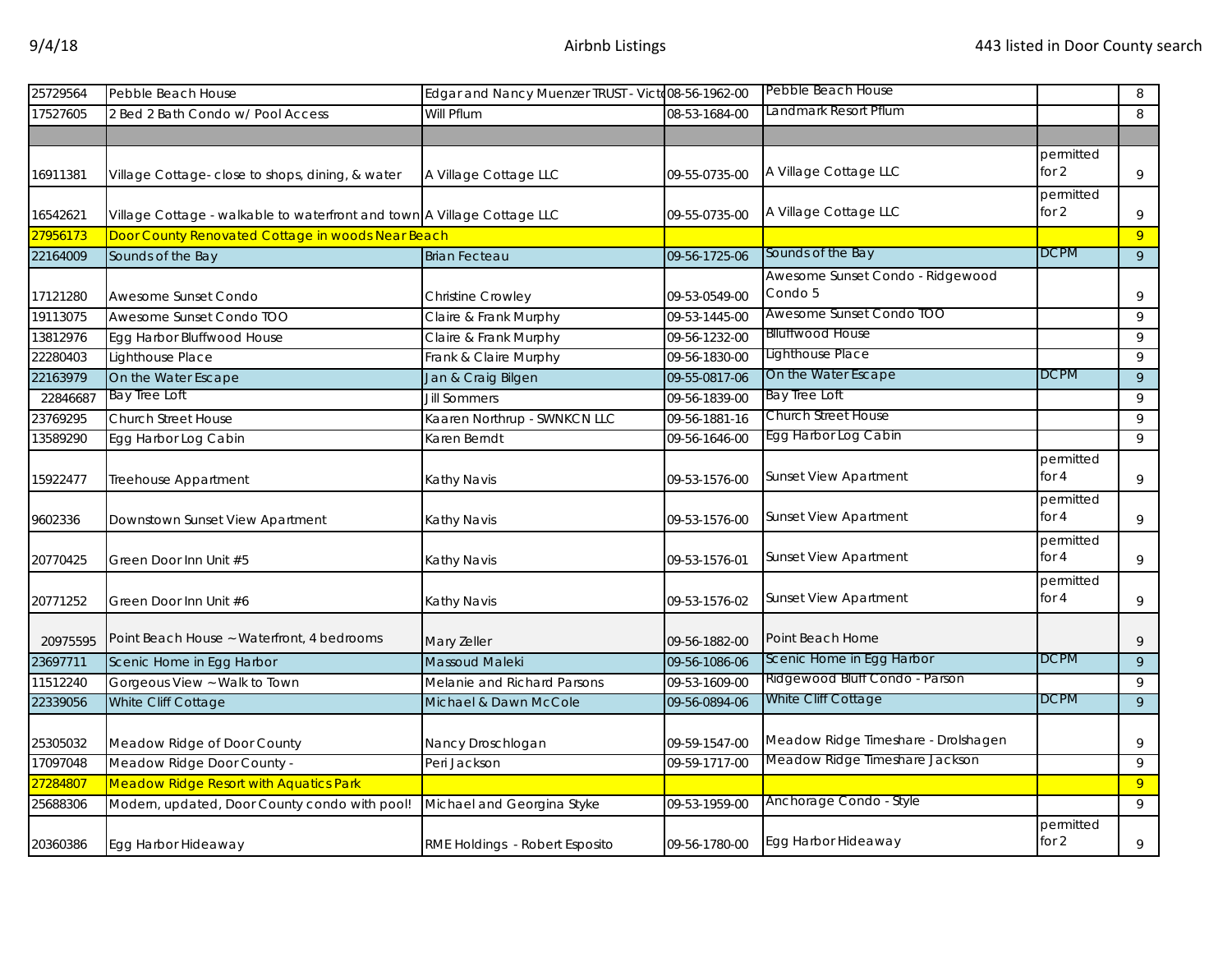| 22446412 | Modern Craftsman Home in Egg Harbor                               | RME Holdings - Robert Esposito | 09-56-1780-00 | Egg Harbor Hideaway                     | permitted<br>for 2   | 9  |
|----------|-------------------------------------------------------------------|--------------------------------|---------------|-----------------------------------------|----------------------|----|
| 525258   | Quiaint Cozy A-Frame in Door County                               | Tim & Kristin Mahoney          | 09-56-1308-00 | Quaint Cozy A-Frame                     |                      | 9  |
|          |                                                                   |                                |               |                                         |                      |    |
| 26845261 | NEW! Cozy Ephraim 'Cedar Cottage' w/Private<br>Deck!              | Deborah Eckert                 | 11-55-0680-00 | Park Place Cottages                     | permitted<br>for $5$ | 11 |
| 26845402 | NEW! Updated Ephraim 'Pine Cottage' w/ Deck!                      | Deborah Eckert                 | 11-55-0680-00 | Park Place Cottages                     | permitted<br>for $5$ | 11 |
| 26845264 | NEW 'The Carriage House' Walk to Peninsula St Park Deborah Eckert |                                | 11-55-0680-00 | Park Place Cottages                     | permitted<br>for $5$ | 11 |
| 26845266 | NEW! 'Butternut Cottage' in Central Door County!                  | Deborah Eckert                 | 11-55-0680-00 | Park Place Cottages                     | permitted<br>for $5$ | 11 |
| 26845401 | NEW! 'Cherry Cottage' near Peninsula State Park!                  | Deborah Eckert                 | 11-55-0680-00 | Park Place Cottages                     | permitted<br>for $5$ | 11 |
| 24993392 | Remodeled Ephraim cottage 500' from the water!                    | 3039 Cedar Street LLC          | 11-56-1763-02 | Ephraim Cottage - 3039 Cedar Street LLC |                      | 11 |
| 22163819 | <b>BD Thorp House</b>                                             | <b>BD Thorp</b>                | 11-56-0809-06 | Thorpe House, The                       | <b>DCPM</b>          | 11 |
| 24052610 | Natures Window                                                    | <b>Bill Anderson</b>           | 11-56-1958-00 | <b>Natures Window</b>                   |                      | 11 |
| 26020618 | Norra Skogen * (REDUCED to \$700nt WEEK 8/12-19)                  | Brian & Amanda Jenkins         | 11-56-1407-02 | Norra Skogen                            | Lundquist            | 11 |
| 26020658 | Deer Path Cottage                                                 | <b>James Shatto</b>            | 11-56-1342-02 | Deer Path Cottage                       | Lundquist            | 11 |
| 24734764 | Pine Grove Resort Family Suite                                    |                                |               | Pine Grove Resort                       |                      | 11 |
| 20916442 | NEW! 3BR Ephraim House w/ Harbor Views!                           | Carol S Corbett                | 11-56-1806-00 | Harbor View Ephraim - Corbett           |                      | 11 |
| 22164019 | The Beach                                                         | Chris & Kirsten Bungener       | 11-56-0954-06 | The Beach                               | <b>DCPM</b>          | 11 |
| 13549163 | <b>Rustic Elegance</b>                                            | Daniel & Laurel Simons         | 11-56-1656-00 | Elegant Home in Ephraim                 |                      | 11 |
| 13769377 | <b>Hollis House</b>                                               | Daniel & Lori Schwefel         | 11-56-1659-00 | Hollis House                            |                      | 11 |
| 22163944 | Kulma Cottages 3                                                  | Gregg & Janice Kulma           | 11-55-0279-06 | Kulma Cottages                          | <b>DCPM</b>          | 11 |
| 22163929 | Kulma Cottages 1                                                  | Gregg & Janice Kulma           | 11-55-0279-06 | Kulma Cottages                          | <b>DCPM</b>          | 11 |
| 22163935 | Kulma Cottages 2                                                  | Gregg & Janice Kulma           | 11-55-0279-06 | Kulma Cottages                          | <b>DCPM</b>          | 11 |
| 22163987 | Park's Edge Lakeshore Home                                        | <b>Jacob and Greta Odders</b>  | 11-56-1818-06 | Parks Edge Lakeshore Beach House        | <b>DCPM</b>          | 11 |
| 24734764 | Pine Grove Family Suite                                           | Prime Sites of Door County LLC | 11-51-0059-00 | Pine Grove Resort                       |                      | 11 |
| 26892652 | Ephraim Home.                                                     | David Vartanian                | 11-56-1088-00 | Vartanian - 3235 Holand Rd              |                      | 11 |
| 27084618 | Eagle Harbor Cottage Loft                                         | Meredith (Dee) Brestin         | 11-56-1988-00 | Eagle Harbor Cottage Loft               |                      | 11 |
| 13549099 | 2 BD Ephraim Condo - Great Lawn and Private<br>Beach              | <b>Priscilla Beadell</b>       |               |                                         |                      | 11 |
| 7746988  | #1 Peninsula Park and Island View                                 | James Lindbloom                | 11-56-1558-00 | Peninsula Park and Island View          | permitted<br>for $2$ | 11 |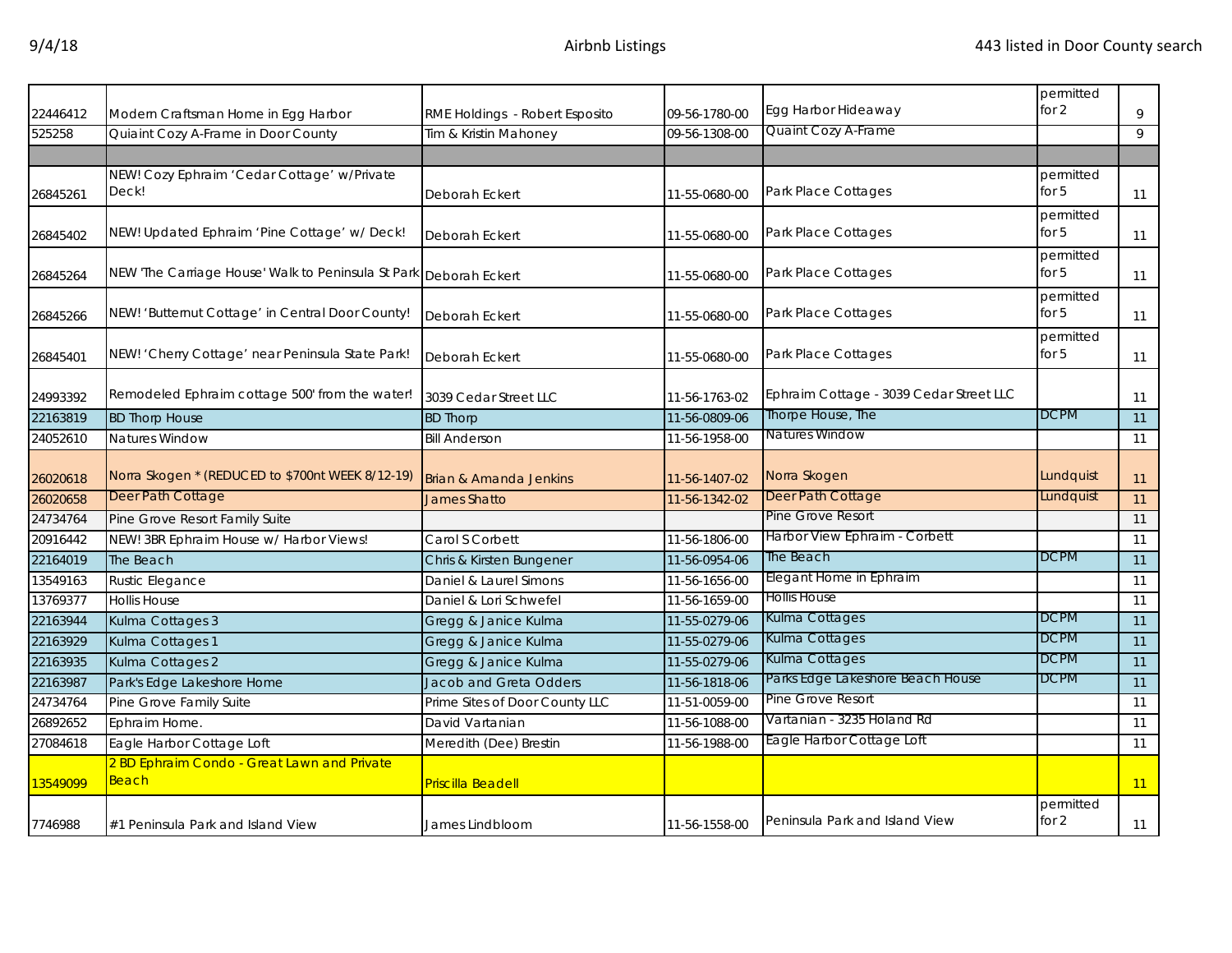| 7833318             | #2 Peninsula Park and Island View                                     | James Lindbloom                      | 11-56-1558-00 | Peninsula Park and Island View                      | permitted<br>for 2 | 11                                 |
|---------------------|-----------------------------------------------------------------------|--------------------------------------|---------------|-----------------------------------------------------|--------------------|------------------------------------|
|                     |                                                                       |                                      |               |                                                     |                    |                                    |
| 22750642            | Bright Modern Guest Room in a Perfect Location                        | Laurel Ciohon                        | 11-56-1853-00 | Ephraim Modern Guesthouse - Ciohon                  |                    | 11                                 |
| 22163826            | Cedar Barn                                                            | Jennifer & Bjorn Larson              | 11-56-1635-06 | Cedar Barn Rental                                   | <b>DCPM</b>        | 11                                 |
| 2233731             | Cedar Glen                                                            | John & Rachel Rothschild             | 11-55-0758-06 | Cedar Glen                                          | <b>DCPM</b>        | 11                                 |
| 22339193            | Coral Hill Cottage                                                    | Leslee and Morrie Goldman            | 11-56-1258-06 | Coral Hill Cottage                                  | <b>DCPM</b>        | 11                                 |
| 22337321            | Hilltop Haven                                                         | <b>Nick Hilmer</b>                   | 11-56-1336-06 | <b>Hilltop Haven</b>                                | <b>DCPM</b>        | 11                                 |
| 22163846            | <b>Bayview Cottage</b>                                                | Parks Edge Lakeshore LLC             | 11-55-0411-06 | Parks Edge Cottages                                 | <b>DCPM</b>        | 11                                 |
| 22163964            | Moravia Bluff Nest                                                    | Phil & Alison Tatlow                 | 11-56-1568-06 | Moravia Bluff Nest                                  | <b>DCPM</b>        | 11                                 |
| 22163982            | Parksedge lakeshore cottage                                           | <b>Rick Wegman</b>                   | 11-56-1498-06 | <b>Bayview Cottage</b>                              | <b>DCPM</b>        | 11                                 |
| 23698434            | Ephraim Boat House                                                    | <b>Robert and Nicole Collins</b>     | 11-56-1708-06 | <b>Ephraim Boat House</b>                           | <b>DCPM</b>        | 11                                 |
| 22163862            | Cottage on Townline                                                   | <b>Roy Elguist</b>                   | 11-56-1069-06 | Townline                                            | <b>DCPM</b>        | 11                                 |
| 22163884            | <b>Harbor House</b>                                                   | <b>Windsor McCutcheon</b>            | 11-56-1724-06 | Harbor House on North Shore                         | <b>DCPM</b>        | 11                                 |
|                     |                                                                       |                                      |               |                                                     |                    |                                    |
| 22163831            | Cottage Row on the Rocks                                              | Apfelbach Family Trust, LLC          | 12-56-1494-06 | Cottage Row on the Rocks                            | <b>DCPM</b>        | 12                                 |
|                     | NEW! Custom 3BR Home 3 Min from Fish Creek                            |                                      |               |                                                     |                    |                                    |
| 23254660            | Harbor                                                                | <b>Beth Ciesar</b>                   | 12-56-1858-00 | <b>Bluff Barn</b>                                   |                    | 12                                 |
| 22163840            | A Rileys Retreat                                                      | <b>Bryan and Tracy Bigari</b>        | 12-56-1482-06 | A Rileys Retreat                                    | <b>DCPM</b>        | 12                                 |
| 24854290            | Newly Furnished Home Close to Everything, 5 Acres Chris Warecki       |                                      | 12-56-1887-00 | <b>Highland House</b>                               |                    | 12                                 |
|                     | NEW Family-Friendly Fish Creek 'Cape House'<br>w/Yard                 |                                      |               | Eckert Vacation Home - Cape Cod House<br>Fish Creek |                    |                                    |
| 26845405            |                                                                       | Deborah, Carl & Joan Eckert          | 12-56-0679-00 |                                                     |                    | 12                                 |
|                     | NEW! 'Cliff Cottage' Door County Home-Walk to<br>Bay!                 |                                      |               | Cliff Cottage                                       |                    |                                    |
| 24376818            |                                                                       | Cottage Row LLC - Karen Ciesar       | 12-53-1262-00 | <b>Across the Pond</b>                              | <b>DCPM</b>        | 12                                 |
| 22337308            | <b>Across the Pond</b><br>Fish Creek Retreat                          | Cristina Benson                      | 12-56-1290-06 | Fish Creek Retreat                                  |                    | 12                                 |
| 23583416            |                                                                       | Don Rubin                            | 12-56-0645-00 |                                                     |                    | 12                                 |
| 10015145            | 28127081 Maple Grove Landing (Brand New Rental)<br>Lawler Guest House | <mark>Rick and Rachel Chomeau</mark> | 12-56-1573-00 | Lawler Guest House                                  |                    | $\overline{12}$<br>$\overline{12}$ |
|                     |                                                                       | Greg and Dan Lawler                  |               | Cedarwood Marr                                      |                    |                                    |
| 13496429            | Cedarwood Vacation Home                                               | Jay and Carla Marr                   | 12-55-0778-00 | Hesed House                                         |                    | 12<br>$\overline{12}$              |
| 5123586             | Relax & Refocus at Hesed House                                        | Jerry & Jane Noskowiak               | 12-56-1446-00 | Luxury Tri-Level Fish Creek - Glapa                 |                    |                                    |
| 20308419            | Luxury tri-Level Condo Downtown Fish Creek                            | Jonathan Glapa                       | 12-53-1791-00 | Brook Point Condo #5- Berndt                        |                    | 12                                 |
| 15634038            | Brookpoint Condo 2 BR, 2 BA                                           | Karen Berndt                         | 12-53-1681-00 | Maple Grove Cottage                                 | <b>DCPM</b>        | 12                                 |
| 22163970            | Maple Grove Cottage                                                   | Maple Grove Cottage LLC              | 12-56-1330-06 | Northhaven Gunderson                                |                    | 12                                 |
| 21125448<br>5278540 | Peaceful getaway in Fish Creek                                        | Mary Gunderson                       | 12-53-1423-00 | O'Meara's Cottage Loft                              |                    | 12                                 |
|                     | Irish Hospitality in Fish Creek WI                                    | Megan O'Meara                        | 12-54-0685-00 | Cedar Creek Lodge #2                                |                    | 12                                 |
| 1894636             | Cedar Creek Lodge II                                                  | Michael Servais                      | 12-56-1357-00 | Eagle Harbor View                                   | <b>DCPM</b>        | 12                                 |
| 22163833            | Eagle Harbor View                                                     | Nancy Claypool                       | 12-56-1570-06 | <b>Button Marsh Farm</b>                            | <b>DCPM</b>        | 12                                 |
| 26149128            | <b>Button Marsh Farm</b>                                              | <b>David Harris</b>                  | 12-56-1919-06 |                                                     |                    | 12                                 |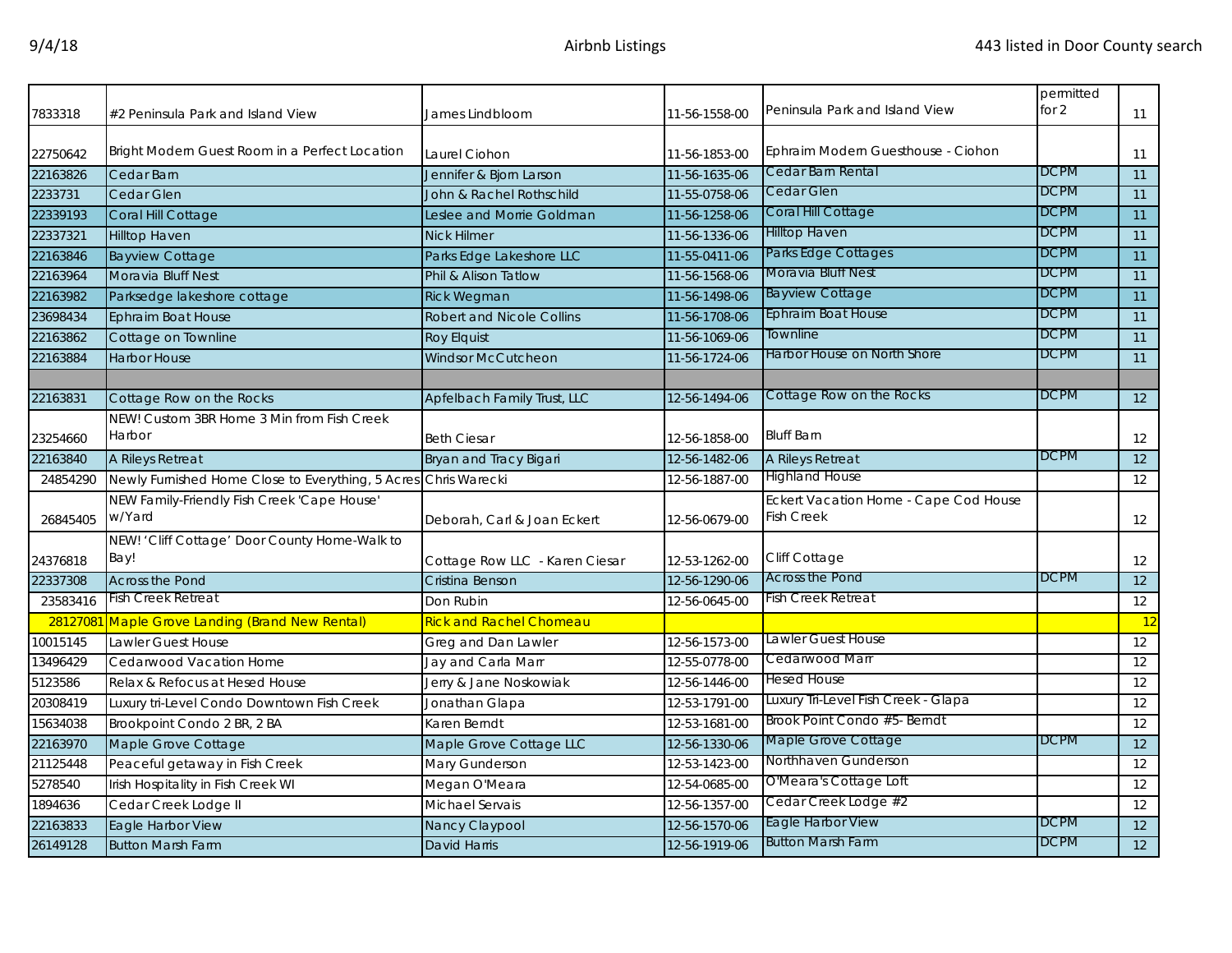| 24189891 | The Creekside Cottage on Fish Creek                                 | Patricia Culliton                    | 12-53-1890-00 | Creekside Cottage                          |                   | 12              |
|----------|---------------------------------------------------------------------|--------------------------------------|---------------|--------------------------------------------|-------------------|-----------------|
| 22163877 | <b>Gibraltar House</b>                                              | Paul & Amy Devine                    | 12-56-1439-06 | Gibraltar House                            | <b>DCPM</b>       | 12              |
| 12964179 | Fish Creek, WI: Sweet log cabin & meditation paths Robin Bienemann  |                                      | 12-56-1665-00 | Sweet Log Cabin Bienneman                  |                   | 12              |
| 26007168 | Evergreen                                                           | Carol Vande Walle                    | 12-50-0387-00 | Peninsula Park View                        |                   | 12              |
| 22015884 | Julies Park Café Suite                                              | Sandra Salomon                       | 12-50-1042-00 | Julies Park Café and Motel                 |                   | 12              |
| 23398401 | A Retreat Art Gallery Stay in Door County                           | Wendy Carpenter                      | 12-56-1975-00 |                                            |                   | 12              |
| 23629319 | <b>Fish Creek Retreat</b>                                           |                                      |               | 30+ days only                              |                   | 12              |
| 7213011  | <b>Tuckers Retreat</b>                                              |                                      |               | 30+ days only                              |                   | 12              |
| 26989763 | <b>Homestead Park House</b>                                         | <b>PDW Rentals LLC</b>               | 12-56-1801-00 | Park House                                 |                   | 12              |
| 22268447 | Downtown Fish Creek with a View                                     | <b>Stacey Berndt</b>                 | 12-53-1855-00 | Downtown Fish Creek with a View - Berndt   |                   | 12              |
| 18941540 | <b>Ellmann House</b>                                                | Steve Ellmann                        | 12-56-0369-00 | Ellman House                               |                   | 12              |
| 24854290 | Newly Furnished Home Close to Everything, 5 Acres Chris Warecki     |                                      | 12-56-1887-00 | <b>Highland House</b>                      |                   | 12              |
| 1649733  | COZY DC HOME RETREAT IN FISH CREEK, WI                              | Steven Pachonphai                    | 12-56-1692-00 | DC HOME Pachonphai                         |                   | 12              |
| 22339034 | Log Retreat at Fish Creek                                           | <b>William Anderson</b>              | 12-56-1225-06 | Log Retreat at Fish Creek                  | <b>DCPM</b>       | $\overline{12}$ |
| 23008138 | <b>Fish Creek Country Resort - I Bedroom Suites</b>                 |                                      |               |                                            | <u>Wholesaler</u> | 12              |
| 23709001 | <b>Get Away at Fish Creek</b>                                       |                                      |               |                                            | <u>Wholesaler</u> | 12              |
| 28158839 | One Bedroom at Little Sweden Resort                                 |                                      |               |                                            | <u>Wholesaler</u> | 12              |
| 23233934 | The House on High Rock Creek                                        | Karen L Wagner Trust & Andrew J Lang | 12-56-1938-00 | House on High Rock Creek                   |                   | 12              |
|          |                                                                     |                                      |               |                                            |                   |                 |
| 26231098 | Forest hideaway Home                                                | Ransom Flanders                      | 14-56-1961-00 | Forestville Hideaway Home                  |                   | 14              |
|          |                                                                     |                                      |               |                                            |                   |                 |
| 22164036 | Vans Log Home                                                       | Robert & Marilyn Van Lieshout        | 15-56-0308-06 | Vans Log Home                              | DCPM              | 15              |
| 22163921 | Kangaroo South Shore                                                | Michael K & Mary Lou H Serchen       | 15-56-1157-06 | Kangaroo South Shore                       | <b>DCPM</b>       | 15              |
| 25830166 | The Cottage At Cave Point w/ Heated Pool                            | Michael and Amanda Warecki           | 15-56-1948-00 | Cottage at Cave Point                      |                   | 15              |
| 25284585 | Jacksonport Home                                                    | Robert Geitner                       | 15-56-1944-00 | Jacksonport Home Geitner                   |                   | 15              |
| 27421061 | Beautiful Waterfront Cottage on Clark Lake                          | Kari and Scott Hunt                  | 15-56-1998-00 | Beautiful Waterfront Cottage on Clark Lake |                   | 15              |
| 25625710 | Beechwood Lodge                                                     | Jessica Porter                       | 15-56-1956-00 | Beechwood Lodge Porter                     |                   | 15              |
| 11659022 | Classic Farm House in Egg Harbor (upper unit)                       | lim Raduenz                          | 15-56-1601-00 | Raduenz 6551 CTH T                         |                   | 15              |
| 14400793 | Door County Lakeside Retreat                                        | Janet Slater                         | 15-56-1085-00 | Lakeside Paradise Slater                   |                   | 15              |
|          |                                                                     |                                      |               |                                            |                   |                 |
| 9953250  | Door County Country Home                                            | Terry Kinney                         | 27-55-0737-00 | Door County Country Home                   |                   | 27              |
| 25447356 | Nasewaupee Trail Log Home                                           | Terry Kinney                         | 27-56-1841-00 | Nasewaupee Trail Log Home react 5/29/18    |                   | 27              |
| 185416   | Door County Waterfront Cottage                                      | Lane Kendig and Elaine Carmichael    | 27-56-1156-00 | Kendig Snake Island                        |                   | $\overline{27}$ |
| 22163859 | Cabots point                                                        | Cabot's Point Properties LLC         | 27-56-1729-06 | Cabots Point                               | <b>DCPM</b>       | 27              |
| 25189877 | Quiet Country Shed Surrounded by Nature's Beauty Glen Vander Velden |                                      | 27-56-1912-00 | Shed, The - Vander Velden                  |                   | 27              |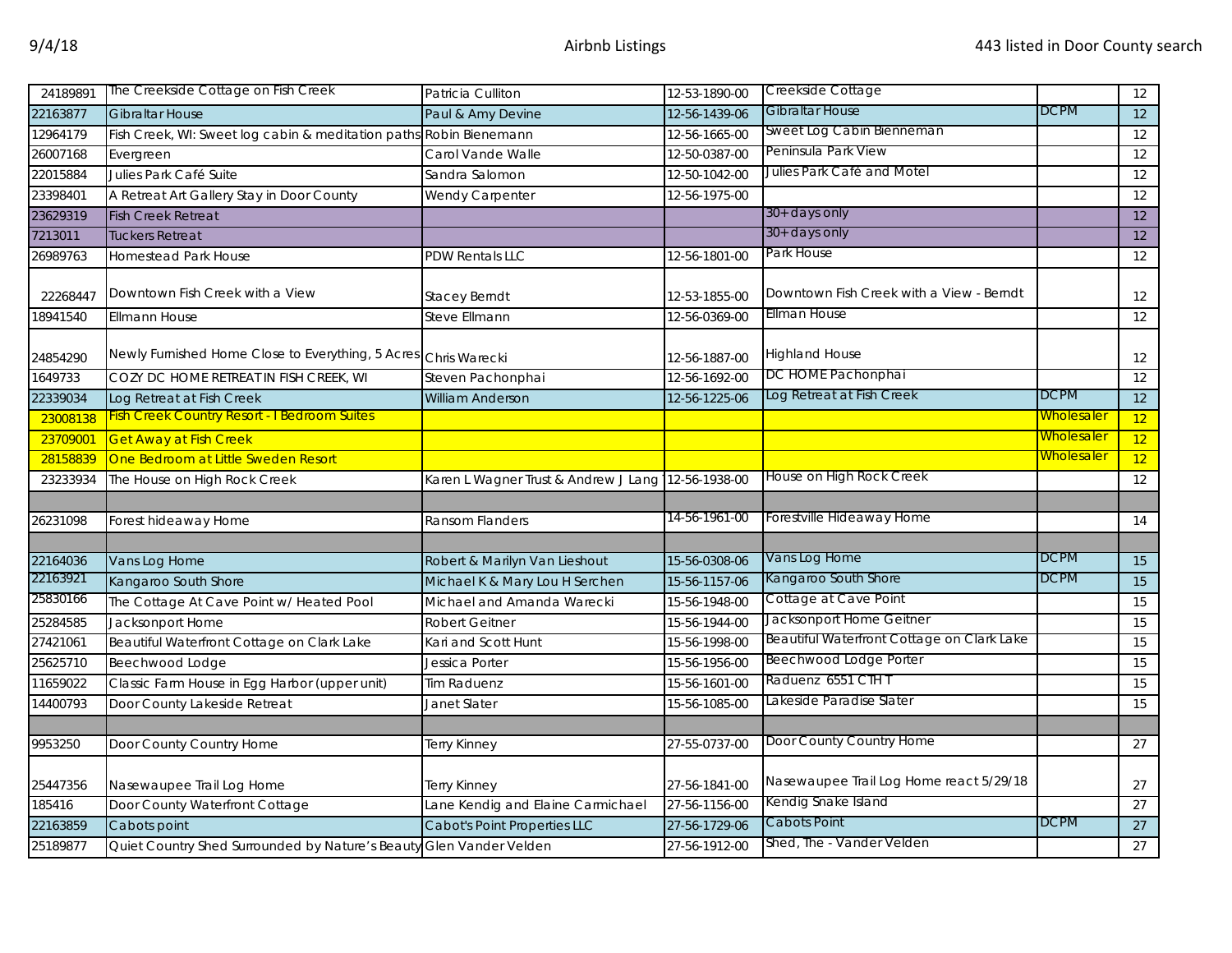| 26157331 | English Bluebell Cottage                                        | Reginald Peter Jackson              | 27-56-1955-00 | <b>English Blubell Cottage</b>              |                                 | 27              |
|----------|-----------------------------------------------------------------|-------------------------------------|---------------|---------------------------------------------|---------------------------------|-----------------|
| 24010019 | Door County Cabin next to working lighthouse                    | Bay Area Property Management LLC    | 27-56-1900-00 | Door County Cabin next to Lighthouse        |                                 | 27              |
| 23881936 | Meredith House                                                  | Steven C Sullivan                   | 27-55-0471-00 | Meredith House                              |                                 | 27              |
| 22983752 | Sunrise Cabin on Island                                         | Claire Miller & Justin Berken       | 27-56-1861-00 | Big Island                                  | permitted<br>for $2$            | 27              |
| 22983092 | Sunset Cabin on Island                                          | Claire Miller & Justin Berken       | 27-56-1861-00 | Big Island                                  | permitted<br>for 2              | 27              |
| 20512078 | Sunshine's Bayshore Vacation Cottage                            | yle Handeland                       | 27-56-1796-00 | Sunshine's Bayshore Vacation Cottage        |                                 | 27              |
| 14142417 | Waterfront Cottage on Sturgeon Bay                              | Louise Knutter                      | 27-56-1680-00 | Waterfront Cottage - Knutter                |                                 | 27              |
| 17346242 | Harbor Cottage Retreat                                          | Ray Ambrosius                       | 27-56-1723-00 | Harbor Cottage Retreat                      |                                 | 27              |
| 6798124  | The Cabbage, a 1969 A frame                                     | Kimberly Hazen                      | 32-56-1496-00 | Hazen Cabbage                               |                                 | 32              |
| 24230129 | Unique architect designed home on waterfront blu Kimberly Hazen |                                     | 32-56-1971-00 | Vinkelhus-Vest                              |                                 | 32              |
| 17656861 | Schwandt Cottage                                                | Georgina Schwandt                   | 32-55-0177-00 | Schwandt Cottage                            |                                 | 32              |
| 23005364 | <b>Blackberry Acres</b>                                         | Chad Ewald                          | 32-56-1847-00 | <b>Blackberry Acres</b>                     |                                 | 32              |
| 26019632 | Lime Kiln Cottage                                               | <b>Carol B Sills</b>                | 32-56-1107-02 | Old Lime Kiln Cottage                       | Lundquist                       | 32              |
| 26624616 | <b>Hideaway Condominiums</b>                                    | Bruce Peissig c/o Refik Ozbeck      | 32-53-1904-00 | Hideaway Condos, The                        | permitted<br>for 2              | 32              |
| 27154178 | Never Want to Leave Cottage                                     | Herman and Camille Unger            | 32-56-1996-00 | Never Want to Leave Cottage                 |                                 | 32              |
| 23052847 | Rothaus/Europe Lake                                             | Roman and Claudia Apuzzo            | 32-56-1849-00 | Europe Lake Cottage-Apuzzo -501 Europe Lake |                                 | 32              |
| 18686076 | Get Ready to hear Welcome Home                                  | Charlene K Berg                     | 32-56-1756-00 | Welcome Home- 12625 STH 42                  |                                 | 32              |
| 634251   | Door County Lakefront Cottage                                   | Diane Christell                     | 32-56-1250-00 | Door County Lakefront Cottage               |                                 | 32              |
| 9818691  | Charming 1880's Log Cabin                                       | Terry & Kermit Bott                 | 32-55-0770-00 | Doc's Hideaway                              |                                 | 32              |
| 24307299 | Sister Bay Log Home with a View                                 | Van Moreau Properties LLC           | 32-56-1932-00 | Sister Bay Log Home with a view             |                                 | 32              |
| 8346814  | Three Sister Meadow Private Room                                | Tim and Kathleen Kay                | 32-56-1523-00 | <b>Three Sisters Farm</b>                   | permitted<br>for three<br>units | 32              |
| 8036265  | Three Sisters "Sweet" Retreat                                   | Tim and Kathleen Kay                | 32-56-1523-00 | <b>Three Sisters Farm</b>                   | permitted<br>for three<br>units | 32              |
| 6795558  | Rustic Summer Sleeping House                                    | Tim and Kathleen Kay                | 32-56-1523-00 | <b>Three Sisters Farm</b>                   | permnitted<br>for 3             | 32              |
| 23682161 | Lakeview Lodge                                                  | Lee Hildebrand - Lakeview Lodge LLC | 32-56-1804-06 | Lakeview Lodge                              | <b>DCPM</b>                     | 32              |
| 22163924 | Krause Cottage                                                  | Douglas & Ellen Krause              | 32-56-1466-06 | Krause Cottage                              | <b>DCPM</b>                     | 32              |
| 22163958 | Le Jardin                                                       | Marianne Roppuld                    | 32-56-1705-06 | Le Jardin                                   | <b>DCPM</b>                     | 32              |
| 22339050 | <b>Shadow Lawn</b>                                              | <b>John Peterson</b>                | 32-56-0190-06 | Shadown Lawn                                | <b>DCPM</b>                     | 32              |
| 22164049 | <b>Windmill Place</b>                                           | Michael & Vicki Bowers              | 32-56-1134-06 | Windmill - 10104 Town Line Dr               | <b>DCPM</b>                     | $\overline{32}$ |
| 22164032 | <b>Tree Brook</b>                                               | John Schaumburg/Ann Krueger         | 32-56-1513-06 | Tree Brook                                  | <b>DCPM</b>                     | 32              |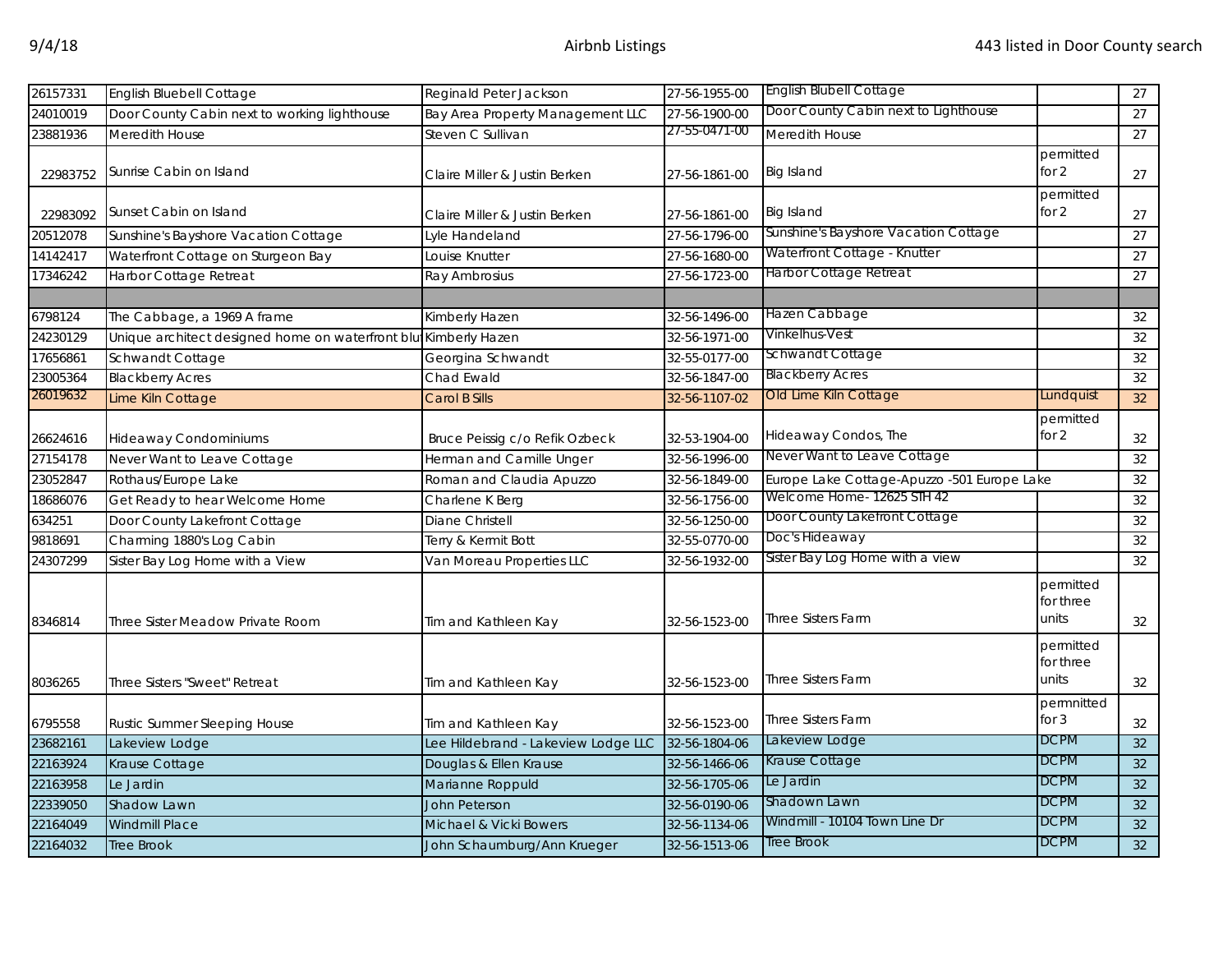| 22337471 | Cappy Cottage                                | <b>Hakes Family Trust</b>                            | 32-56-1132-06 | Cappy Cottage                     | <b>DCPM</b>    | 32              |
|----------|----------------------------------------------|------------------------------------------------------|---------------|-----------------------------------|----------------|-----------------|
| 22163913 | Hoffman's Up North                           | Hoffman's Up North LLC - Matthel Hoffm 32-56-1463-06 |               | Hoffman's Up North                | DCPM           | 32              |
| 22163909 | Hideaway                                     | Gregory Herman                                       | 32-53-0955-06 | Hideaway, The Herman              | <b>DCPM</b>    | 32              |
| 22163823 | Cedar Dell Chalet                            | <b>Vicky Kalscheur</b>                               | 32-56-1203-06 | Cedar Dell Chalet                 | <b>DCPM</b>    | 32              |
| 22163867 | Garret Bay Bluff                             | <b>William Berry</b>                                 | 32-56-1641-06 | Garret Bay Bluff                  | <b>DCPM</b>    | $\overline{32}$ |
| 22163998 | <b>Rustic Cottage</b>                        | Sandra Berg                                          | 32-56-1387-06 | <b>Rustic Cottage</b>             | <b>DCPM</b>    | 32              |
| 22163990 | Porcupine Shores                             | Brian Bartell - Kim Winburn                          | 32-56-1603-06 | Porcupine Shores                  | <b>DCPM</b>    | 32              |
| 22163815 | <b>Aunt Sallys</b>                           | William Bell                                         | 32-56-1238-06 | <b>Aunt Sallys</b>                | <b>DCPM</b>    | 32              |
| 22163856 | <b>Brenner Tower</b>                         | <b>Brenner Tower LLC</b>                             | 32-56-1227-06 | <b>Brenner Tower</b>              | DCPM           | 32              |
| 22163835 | East Haven                                   | <b>Barnara Moline</b>                                | 32-56-1592-06 | East Haven                        | DCPM           | 32              |
| 22164029 | The Nest                                     | Paul O'Keefe                                         | 32-56-1514-06 | Nest, The                         | <b>DCPM</b>    | 32              |
| 22163817 | A Pearl                                      | Jeffrey & Alliscon Ockwood                           | 32-56-1409-06 | A Pearl                           | <b>DCPM</b>    | 32              |
| 22163849 | <b>Beechers Cabin</b>                        | Susan Szabo & Mark Beecher                           | 32-56-1571-06 | <b>Beechers Cabin</b>             | <b>DCPM</b>    | 32              |
| 22163853 | <b>Bells' Cottage</b>                        | Matt & Ryan Bell                                     | 32-56-1131-06 | <b>Bells Cottage</b>              | <b>DCPM</b>    | 32              |
| 22163843 | <b>Arnie's Sanctuary</b>                     | James Arneson                                        | 32-56-1352-06 | <b>Arnie's Sanctuary</b>          | <b>DCPM</b>    | 32              |
| 22164028 | <b>The Point</b>                             | <b>Heather Erickson</b>                              | 32-56-1292-06 | Point, The                        | <b>DCPM</b>    | 32              |
| 23682161 | Lakeview Lodge                               | Lee Hildebrand - Lakeview Lodge LLC                  | 32-56-1804-06 | Lakeview Lodge                    | <b>DCPM</b>    | 32              |
| 24741359 | Eagle Sands Beach Lodge                      | Matthew P Shumway                                    | 32-56-1870-06 | Vandelay Shore                    | DCPM           | 32              |
| 24741358 | Sand Bay Beach Cabin                         | Tim & Tanya Wismar                                   | 32-56-1880-06 | Sand Bay Beach Cabin LLC - Wismar | <b>DCPM</b>    | 32              |
| 2369854  | <b>Appleport Sunrise</b>                     | Kathleen and Edward Callahan                         | 32-56-1913-06 | <b>Appleport Sunrise</b>          | <b>DCPM</b>    | 32              |
|          | Cozy/Comfy space for you to enjoy! Must love |                                                      |               |                                   |                |                 |
| 23372410 | dogs!                                        | <b>TWO RAYS LLC</b>                                  | 32-56-1857-00 | Isle View Home - Moss             |                | 32              |
| 21026430 | Cottage Hideaway                             | Mary Jahnke                                          | 32-55-0710-00 | Cottage Hideaway                  |                | 32              |
| 20802710 | Garrett Bay Getaway                          | Kenneth Hays & Sally Wheelock                        | 32-56-1802-00 | Garret Bay Getaway                |                | 32              |
| 19476764 | North Woods Cottage                          | Robert Grant                                         | 32-56-1749-00 | Northwoods Cottage                |                | 32              |
|          |                                              |                                                      |               |                                   |                |                 |
|          |                                              |                                                      |               |                                   | permitted      |                 |
| 896560   | Terra Cottages Gills Rock 3                  | Deborah "Sophie" Taubert Gehan                       | 32-55-0124-00 | <b>Terra Cottages</b>             | for five units | $32\,$          |
| 27550326 | DOOR 42                                      | Shawn and Kim Marshall                               | 32-56-1976-00 | DOOR 42                           |                | 32              |
| 1036370  | Eclectic Style Cottage                       | Tim Raduenz                                          | 32-56-0930-00 | <b>EBDC</b> - Raduenz             |                | 32              |
|          |                                              |                                                      |               |                                   |                |                 |
|          |                                              |                                                      |               |                                   | permitted      |                 |
| 897991   | Terra Cottages Gills Rock, Door Co.          | Deborah "Sophie" Taubert Gehan                       | 32-55-0124-00 | Terra Cottages                    | for five units | 32              |
|          |                                              |                                                      |               |                                   |                |                 |
|          |                                              |                                                      |               |                                   | permitted      |                 |
| 2336212  | Terra Cottages #2                            | Deborah "Sophie" Taubert Gehan                       | 32-55-0124-00 | Terra Cottages                    | for five units | 32              |
| 7998854  | Sweet Door County Cabin                      | Shelly Sprinkman                                     | 32-56-1682-00 | Architecturally Designed Charmer  |                | $32\,$          |
| 6383182  | Nor Dor Escape                               | <b>Benjamin Piller</b>                               | 32-56-1418-00 | Piller-Gill Rock                  |                | 32              |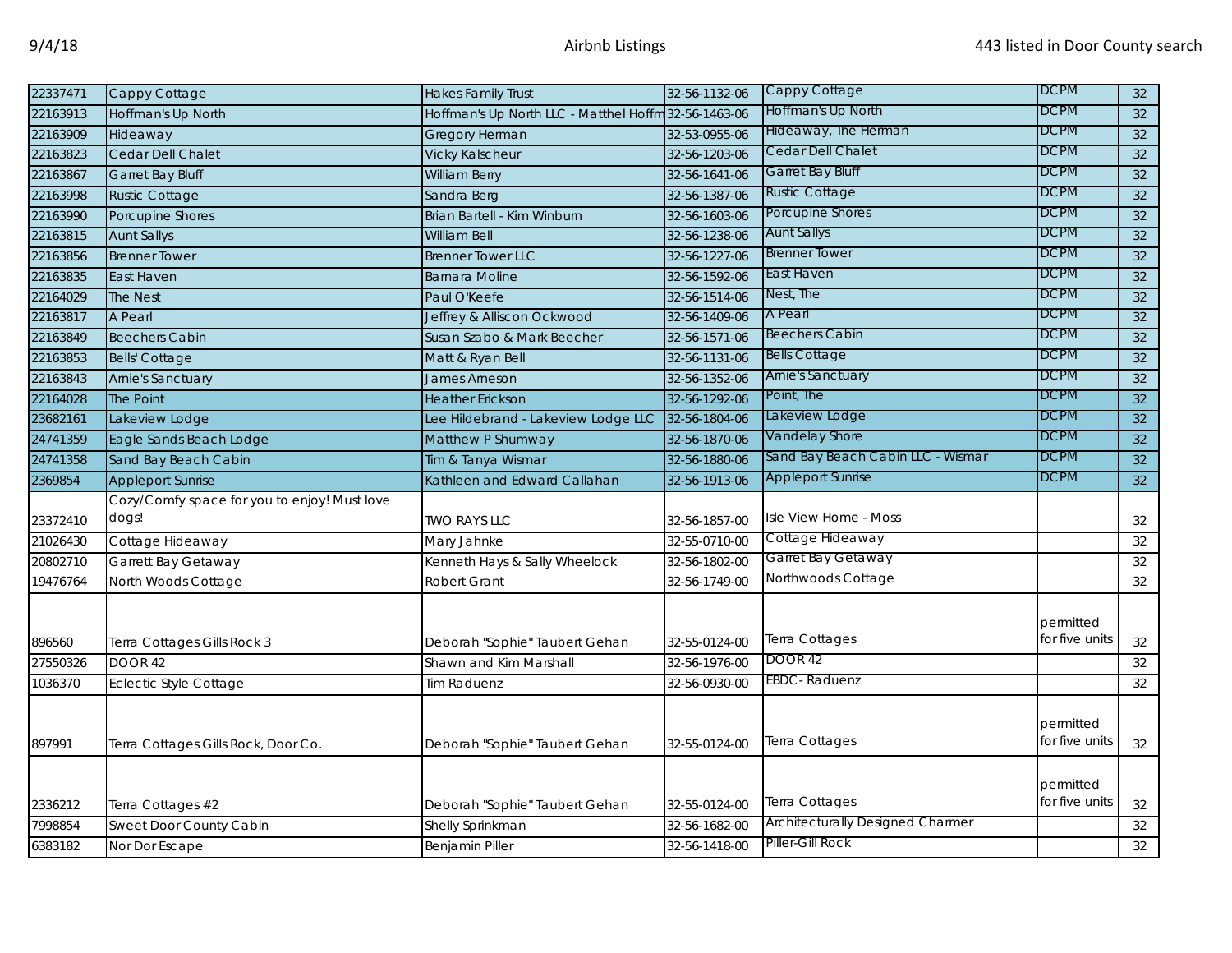| 1807644  | <b>First Floor with Forest View</b>                    | Loren & Helen Fandrei                     | 32-56-1341-00 | Granpa's House Rental Door Co WI                                     |                             | 32 |
|----------|--------------------------------------------------------|-------------------------------------------|---------------|----------------------------------------------------------------------|-----------------------------|----|
| 14648663 | Terra Cottages #4                                      | Deborah "Sophie" Taubert Gehan            | 32-55-0124-00 | Terra Cottages                                                       | permitted<br>for five units | 32 |
| 896385   | Sunny Cottage in Ellson Bay                            | Deborah "Sophie" Taubert Gehan            | 32-55-0124-00 | Terra Cottages                                                       | permitted<br>for five units | 32 |
| 26960062 | Lovely Apt in Sister Bay                               |                                           |               |                                                                      |                             | 32 |
| 25949863 | Colorful, Cozy Cottage in a Quiet Town<br>Serenity Now | Mathias Zehender                          | 32-56-1992-00 | Zehnder - Colorful Cozy Cottage Windside<br>#3<br>Sister Bay Respite |                             | 32 |
| 26095414 |                                                        | <b>Todd and Michelle Cox</b>              | 32-56-1838-00 |                                                                      |                             | 32 |
| 23255108 | Charming Bluff Cottage abuts Waterfront &<br>Orchards  | Kathleen Van Gemert                       | 32-56-1908-00 | <b>Bluffside Cottage Van Gemert</b>                                  |                             | 32 |
| 13368133 | Delightful 2 Bdrm B&B                                  | <b>Kathleen Schmidt</b>                   | 32-54-1638-00 | Hummingbird B&B                                                      |                             | 32 |
|          |                                                        |                                           |               |                                                                      |                             |    |
| 18834495 | Port Cottage at Three's Company                        | Jon Hanson                                | 33-56-0906-00 | Little Harbor Cottages                                               | permitted<br>for $3$        | 33 |
| 18834309 | Starboard Cottage at Three's Company                   | Jon Hanson                                | 33-56-0906-00 | Little Harbor Cottages                                               | permitted<br>for 3          | 33 |
| 18834422 | Midship at Three's Company                             | Jon Hanson                                | 33-56-906-00  | Little Harbor Cottages                                               | permitted<br>for $3$        | 33 |
| 3047435  | Cottage on Lake in State Park                          | Barb & Gil Hoffman                        | 33-56-1429-00 | Cottage on Lake                                                      |                             | 33 |
| 22164006 | Serenity in the Woods                                  | Jeffrey and Lana Pray                     | 33-56-1691-06 | Serenity in the Woods                                                | <b>DCPM</b>                 | 33 |
| 22163960 | Linger Longer                                          | <b>Michael Dix</b>                        | 33-56-1408-06 | Linger Longer                                                        | <b>DCPM</b>                 | 33 |
| 22163954 | Lakeside Haven                                         | Kathy Richmond                            | 33-56-1240-06 | Lakeside Haven                                                       | <b>DCPM</b>                 | 33 |
| 22164023 | <b>Green House</b>                                     | A&J Properties, LLC                       | 33-56-1493-06 | <b>Green House</b>                                                   | <b>DCPM</b>                 | 33 |
| 24393548 | Jorns Harbor Retreat                                   | Donna & HarveyJorns Jr                    | 33-56-0333-00 | Jorns Harbor Retreat                                                 |                             | 33 |
| 25742101 | Lodge on Laurie Lane                                   | Shirley Becker Trust - Polly Kerkman      | 33-56-1492-01 | Lodge on Laurie Lane                                                 |                             | 33 |
| 25551184 | NEW listing! Sand Beach Cottage on Lake<br>Michigan    | Greg, Mary, Nick and Jennelle<br>Anderson | 33-56-1942-00 | Sand Beach Cottage - Anderson                                        |                             | 33 |
| 23546503 | Birmingham's Barn by the Bay                           | Birmingham's of Sturgeon Bay              | 33-55-0163-00 | <b>Birminghams Cottages</b>                                          |                             | 33 |
| 19767552 | <b>Stunning Door County Sunsets</b>                    | <b>Beth Ann Resch</b>                     | 33-56-1792-00 | Stunning Door County Sunsets - Resch                                 |                             | 33 |
| 12323917 | Woodsy Retreat on Lake Michigan                        | Joan Shiels                               | 33-56-1627-00 | Woodsy Retreat on Lake Michigan                                      |                             | 33 |
| 26565527 | Chanticleer Guest House-Sunflower Room                 | Chanticleer Guest House, Inc.             | 33-54-0006-00 | <b>Chanticleer Guest House</b>                                       | permitted<br>for $12$       | 33 |
| 26537104 | Chanticleer Guest House-Granary Room                   | Chanticleer Guest House, Inc.             | 33-54-0006-00 | <b>Chanticleer Guest House</b>                                       | permitted<br>for $12$       | 33 |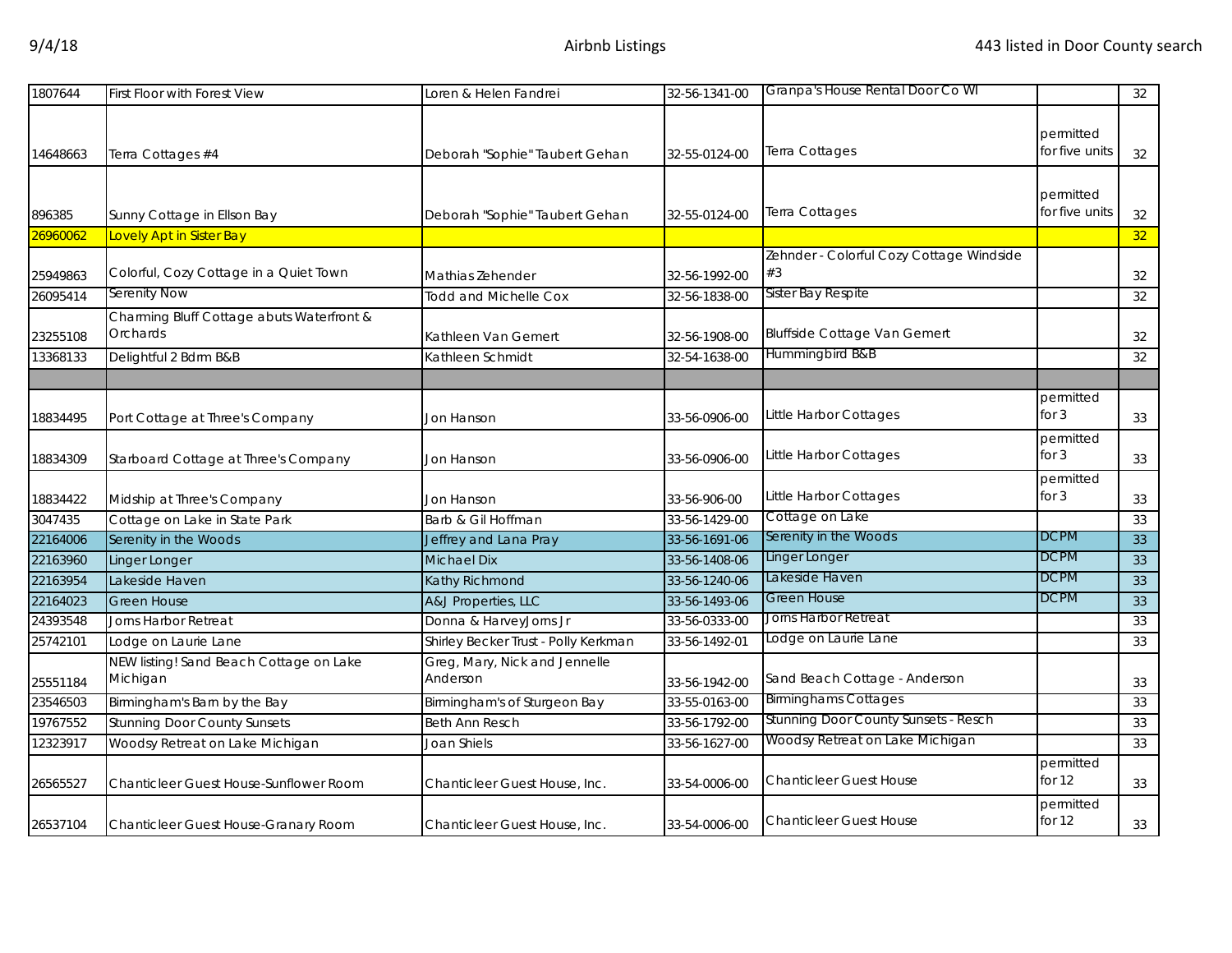| 26564676  | <b>Chanticleer Guest House-Loft Room</b>                      | Chanticleer Guest House, Inc.                   | 33-54-0006-00         | <b>Chanticleer Guest House</b>              | permitted<br>for $12$ | 33              |
|-----------|---------------------------------------------------------------|-------------------------------------------------|-----------------------|---------------------------------------------|-----------------------|-----------------|
| 26565824  | Chanticleer Guest House-Rose Room                             | Chanticleer Guest House, Inc.                   | 33-54-0006-00         | <b>Chanticleer Guest House</b>              | permitted<br>for $12$ | 33              |
| 26565068  | Chanticleer Guest House-Garden Room                           | Chanticleer Guest House, Inc.                   | 33-54-0006-00         | <b>Chanticleer Guest House</b>              | permitted<br>for 12   | 33              |
| 13328872  | Door County Dream House                                       | Fred Suchy                                      | 33-56-0695-00         | Door County Dream Home                      |                       | 33              |
| 23582450  | Door County Beach Retreat                                     | <b>Bill Thorton</b>                             | 33-55-0726-00         | Door County Beach Retreat                   |                       | 33              |
| 14511904  | Private country living in a scenic ranch home                 | Connie Rockwell                                 | 33-55-0700-00         | Dogg House Cottages                         | permitted<br>for $2$  | 33              |
| 15048452  | Door County Escape!                                           | Ann Johnson                                     | 33-56-1660-00         | Clark Lake Cottage - Johnson                |                       | 33              |
| 15645178  | Dogg House Cottage - Door County                              | Connie Rockwell                                 | 33-55-0700-00         | Dogg House Cottages                         | permitted<br>for $2$  | 33              |
| 23352551  | Sister Bay Eclectic Cottage                                   | Tim Raduenz                                     | 34-56-1859-00         | <b>SBDC</b>                                 |                       | 34              |
| 20981273  | Sister Bay Cottage                                            | Karen Berndt                                    | 34-56-1788-00         | Sister Bay Cottage                          |                       | 34              |
| 22163906  | <b>Hidden Gem</b>                                             | Julie & Nathan Slovin                           | 34-56-0495-06         | Hidden Gem on Trillium                      | <b>DCPM</b>           | 34              |
| 25692218? | Sister Bay View                                               | James Johnson                                   | 34-56-1422-06         | <b>Sister Bay View</b>                      | <b>DCPM</b>           | 34              |
| 22164033  | <b>Trillium Lane</b>                                          | Dennis & Maribeth Dorn                          | 34-56-1702-06         | <b>Trillium Retreat</b>                     | <b>DCPM</b>           | 34              |
|           |                                                               |                                                 |                       | Port New                                    | <b>DCPM</b>           |                 |
| 22163993  | Port New                                                      | <b>Andrew Bookmeier</b><br>Jack and Teresa Wall | 34-56-0075-06         | Wall to Wall Retreat                        | <b>DCPM</b>           | 34<br>34        |
| 22164040  | Wall to Wall Retreat                                          |                                                 | 34-56-1335-016        | Kings Landing                               | <b>DCPM</b>           |                 |
| 22339043  | King's Landing                                                | <b>Wiswell Property Group</b>                   | 34-56-1602-06         | <b>Copper Moon Cottage</b>                  | <b>DCPM</b>           | 34              |
| 22163827  | Copper Moon                                                   | Donald Denny                                    | 34-55-0761-06         | <b>Anpther Thyme</b>                        | <b>DCPM</b>           | 34              |
| 23698884  | Another Thyme                                                 | David Peterson                                  | 34-56-1805-06         | Salinskys Domicile Cottage                  | <b>DCPM</b>           | $\overline{34}$ |
| 25692031  | Salinskys Domicile Cottage                                    | Jim Salinsky                                    | 34-56-1757-06         | <b>High Garden</b>                          | <b>DCPM</b>           | 34              |
| 22164027  | <b>High Garden</b>                                            | Jeff & Alisha Wiswell - Wiswell Property        | <b>434-56-1888-06</b> |                                             |                       | 34              |
| 24200272  | Cotter Cottage                                                | <b>Brandon Cotter</b>                           | 34-56-1885-00         | Cotter Cottage                              |                       | 34              |
| 27491674  | Large Classic Cottage in Heart of Sister Bay                  | Ashley Prange et al                             | 34-56-1985-00         | Large Classic Cottage in Hear of Sister Bay |                       | 34              |
| 26327643  | The Yoga Pad - Open & Eclectic Includes Free Yoga Brad Massey |                                                 | 34-56-1982-00         | Yoga Pad, The                               |                       | 34              |
| 12672427  | Beach view waterfront park access!                            | Dawn and Walter Nawrot                          | 34-56-1620-00         | Parkview Drive - Nawrot                     |                       | 34              |
| 25692012  | Door in the woods                                             | Tom Ahlbeck - Daisy Ahlbeck Trust               | 34-56-1892-06         | Door in the Woods                           |                       | 34              |
| 19227870  | Cute and Cozy Steps from Downtown                             | Audrey and Craig Schmidt                        | 34-56-1769-00         | Cute and Cozy Sister Bay - Schmidt          |                       | 34              |
| 16332969  | Family Friendly Retreat in the Heart of Sister Bay            | Pamela Schmitz/ CPS Holdings LLC                | 34-56-1695-00         | Sister Bay Chalet                           |                       | 34              |
|           |                                                               |                                                 |                       |                                             |                       |                 |
| 24718344  | Door County Home for your Family Retreats                     | Aaron Carmody                                   | N/A                   | 30+ day only                                |                       | 35              |
| 26452662  | Sturgeon Bay Countryside Studio                               | Aaron Carmody                                   | 35-56-1928-00         | Sturgeon Bay Countryside Studio             |                       | 35              |
| 27834966  | Sive's Door                                                   | Sive's Door LLC - Rebecca Bodmer                | 35-56-1972-00         | Sive's Door                                 |                       | 35              |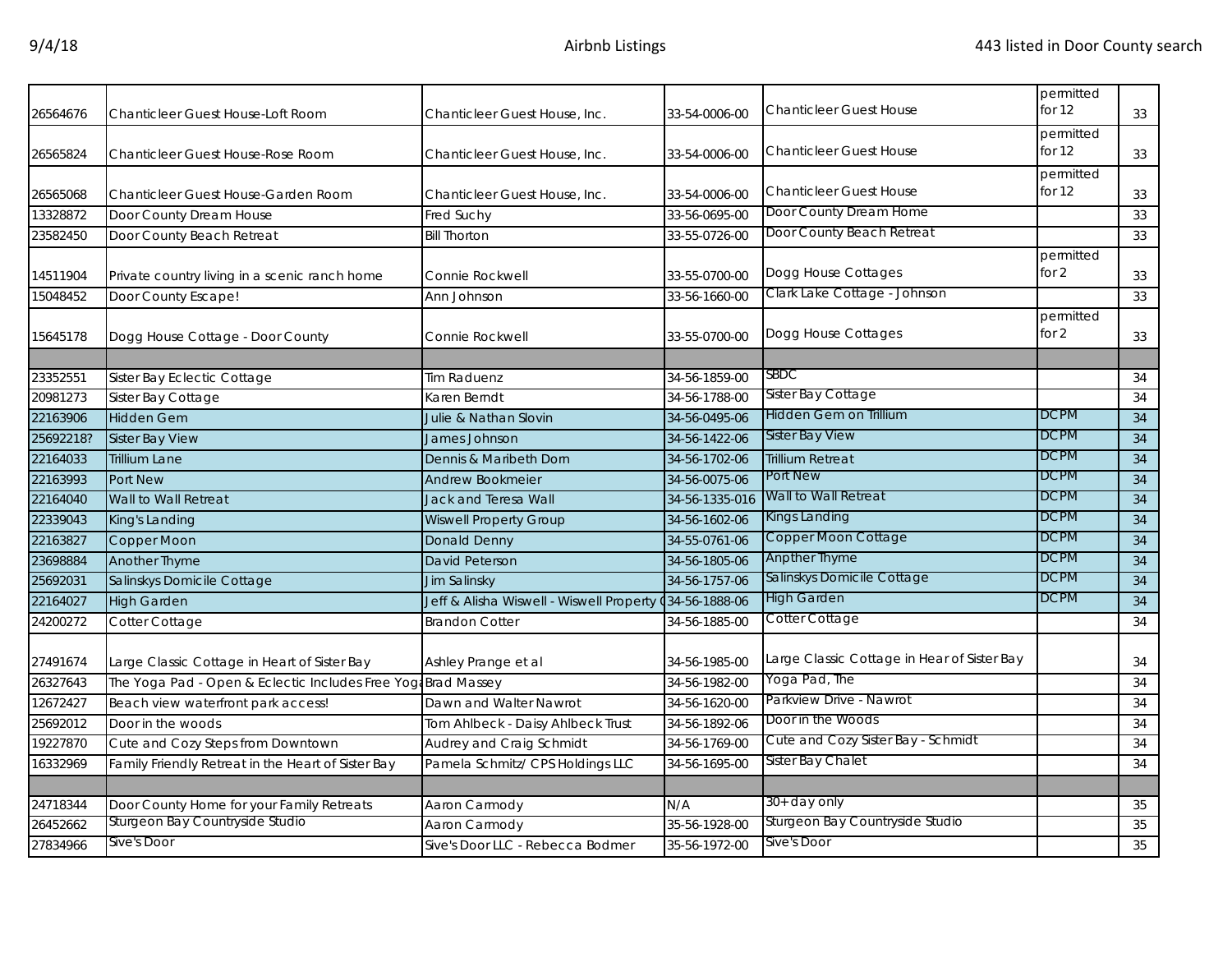| 27877637 | <b>Myrtles Place</b>                                 | <b>Bonny Schinkten</b>                               | 35-56-1947-00 | <b>Myrtles Place</b>                      |                                 | 35 |
|----------|------------------------------------------------------|------------------------------------------------------|---------------|-------------------------------------------|---------------------------------|----|
| 27503937 | The Blue Cottage Cozy city cottage near<br>downtown. | Tom Haight                                           | 35-56-1991-00 | Blue Cottage, The -Haight                 |                                 | 35 |
| 20869118 | Carver Cabin                                         | Jon Hanson                                           | 35-50-0907-00 | Snug Harbor Inn                           | 17 (15 rooms<br>$+ 2$ boats)    | 35 |
| 27656165 | 33ft Yacht!                                          | Jon Hanson                                           | 35-50-0907-00 | Snug Harbor Inn                           | 17 (15 rooms<br>$+ 2$ boats)    | 35 |
| 24113755 | Luxury Suite with a View - 202                       | Jon Hanson                                           | 35-50-0907-00 | Snug Harbor Inn                           | 17 (15 rooms)<br>+ 2 boats)     | 35 |
| 24114293 | Beautiful Luxury Suite - 203                         | Jon Hanson                                           | 35-50-0907-00 | Snug Harbor Inn                           | 17 (15 rooms<br>+ 2 boats)      | 35 |
| 24114480 | Romantic Luxury Suite - 204                          | Jon Hanson                                           | 35-50-0907-00 | Snug Harbor Inn                           | 17 (15 rooms)<br>$+ 2$ boats)   | 35 |
| 24911248 | 3BR Newly Renovated House in Sturgeon Bay            | Phlip Lyons and Judith Dwyer Lyons                   | 35-56-1994-00 | Three Bedroom House - Lyons               |                                 | 35 |
| 25487105 | Sturgeon Bay Waterfront Cottage                      | Justin & Lindsey Bohrer                              | 33-56-1954-00 | Bayside Cottage -- Bohrer - 3815 Bayshore |                                 | 35 |
| 16392503 | Lily Pad Cottage                                     | Alisa Landman                                        | 35-56-1808-00 | Lily Pad Cottage                          |                                 | 35 |
| 14487990 | Close to Everything in Sturgeon Bay                  | Ann Kifer                                            | 35-56-1673-00 | Neenah Street Holdings                    |                                 | 35 |
| 24733645 | Castaway Cottage                                     | Jonathan & Kathy Salit                               | 35-56-1936-00 | Castaway Cottage                          |                                 | 35 |
| 13001169 | Gem Down the Lane                                    | Carrie Rollins/ Estate of Jane Meacham 35-56-1667-00 |               | Gem Down the Lane                         |                                 | 35 |
| 18683132 | Perfectly Downtown                                   | Carter Holdings LLC                                  | 35-56-1746-00 | Perfectly Downtown and Delaware Dream     | permitted<br>for 2              | 35 |
| 19762075 | Delaware Dream                                       | Carter Holdings LLC                                  | 35-56-1746-00 | Perfectly Downtown and Delaware Dream     | permitted<br>for 2              | 35 |
| 3280736  | Door County Waterfront Cottage                       | CenterPointe Yacht Services                          | 35-56-0911-00 | CenterPointe Marina                       | permitted<br>for three<br>units | 35 |
| 13749828 | Door County Waterfront Cottage                       | CenterPointe Yacht Services                          | 35-56-0911-00 | CenterPointe Marina                       | permitted<br>for three<br>units | 35 |
|          | NEW!Waterfront Sturgeon Bay Home w/Deck & Fire       |                                                      |               |                                           |                                 |    |
| 24629975 | Pit                                                  | Cheryl Link                                          | 35-56-1875-00 | On Bay Thyme                              |                                 | 35 |
| 22027336 | Dancing Dragonfly Airbnb                             | David Hayes                                          | 35-54-1427-00 |                                           |                                 | 35 |
| 26745725 | Garden Gate Bed and Breakfast: Vintage Rose<br>Room  | Robin Vallow                                         | 35-54-0858-00 | Garden Gate                               | permitted<br>for $4$            | 35 |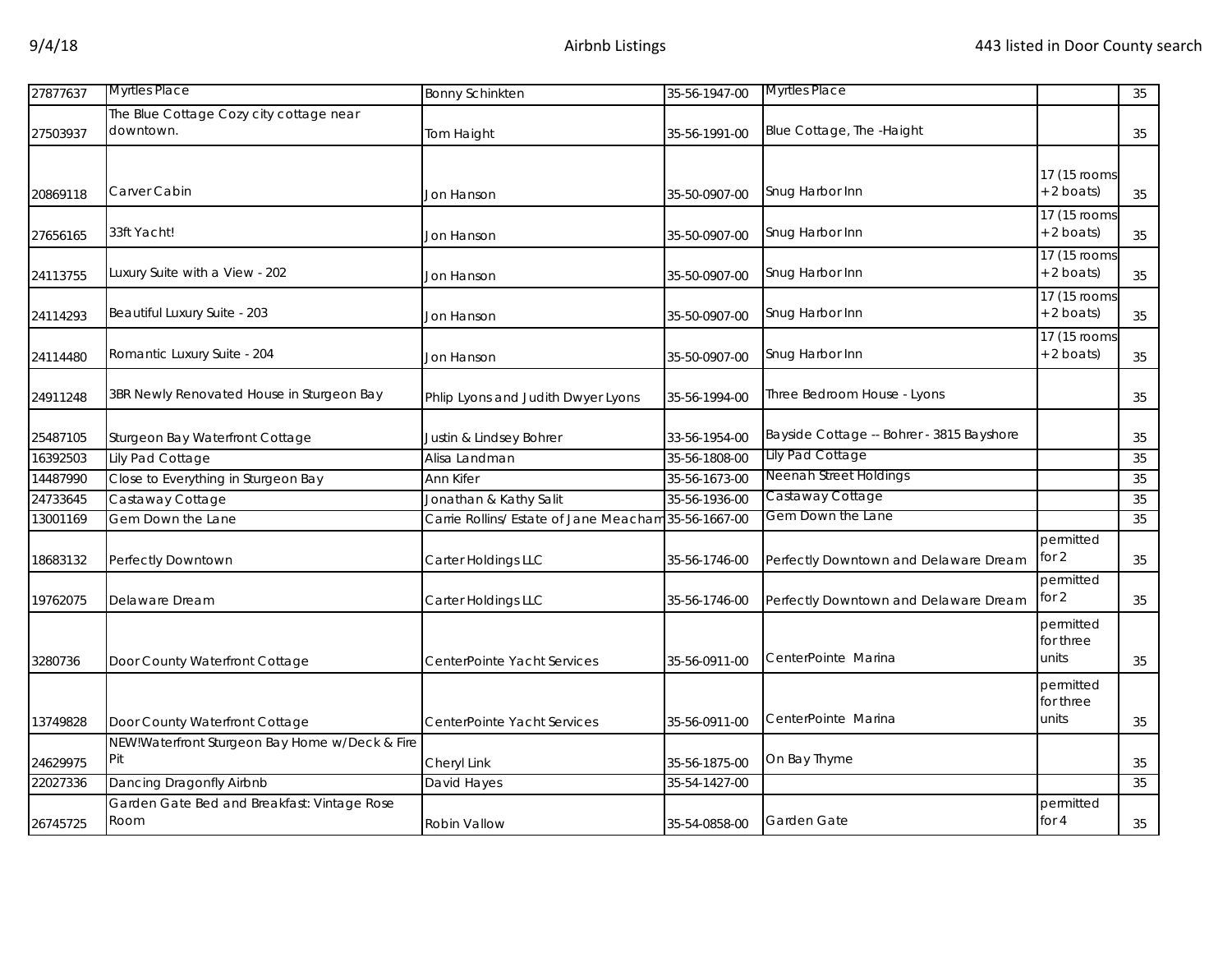| 27084207 | Garden Gate Bed and Breakfast: Garden Suite    | Robin Vallow        | 35-54-0858-00 | Garden Gate        | permitted<br>for 4                                              | 35 |
|----------|------------------------------------------------|---------------------|---------------|--------------------|-----------------------------------------------------------------|----|
|          | Garden Gate Bed & Breakfast: English Lavender  |                     |               |                    | permitted                                                       |    |
| 27085342 | Room                                           | Robin Vallow        | 35-54-0858-00 | Garden Gate        | for $4$                                                         | 35 |
|          | Garden Gate Bed and Breakfast: Cottage Rose    |                     |               |                    | permitted                                                       |    |
| 27085059 | Room                                           | Robin Vallow        | 35-54-0858-00 | Garden Gate        | for $4$                                                         | 35 |
| 25614073 | Pelican Suite, Door County: Waterfront Suite   | John Hermanson      | 35-56-1819-00 | Suite on the Water | Peritted for                                                    | 35 |
| 25623966 | Turtle Suite, Door County: Waterfront Suite    | John Hermanson      | 35-56-1819-00 | Suite on the Water | Peritted for                                                    | 35 |
| 25621059 | The Nest, Door County: Room in Waterfront Home | John Hermanson      | 35-56-1819-00 | Suite on the Water | Peritted for                                                    | 35 |
| 10732512 | Private BR/BA, FRPLCE, Historic B&B            | <b>Dennis Statz</b> | 35-52-0856-00 | White Lace Inn     | permitted<br>for eighteen<br>six units<br>listed on<br>Airbnb   | 35 |
| 10704789 | Private BR/BA, WHRPL, Historic B&b             | <b>Dennis Statz</b> | 35-52-0856-00 | White Lace Inn     | permitted<br>for eighteen<br>- six units<br>listed on<br>Airbnb | 35 |
| 10569102 | Private BR/BA, FRPLCE, Historic B&B            | <b>Dennis Statz</b> | 35-52-0856-00 | White Lace Inn     | permitted<br>for eighteen<br>- six units<br>listed on<br>Airbnb | 35 |
| 10731586 | Private BR/BA, FP & WHO, Historic B&B          | Dennis Statz        | 35-52-0856-00 | White Lace Inn     | permitted<br>for eighteen<br>six units<br>listed on<br>Airbnb   | 35 |
| 27786823 | <b>Steeple View Cottage</b>                    | <b>Dennis Statz</b> |               |                    |                                                                 | 35 |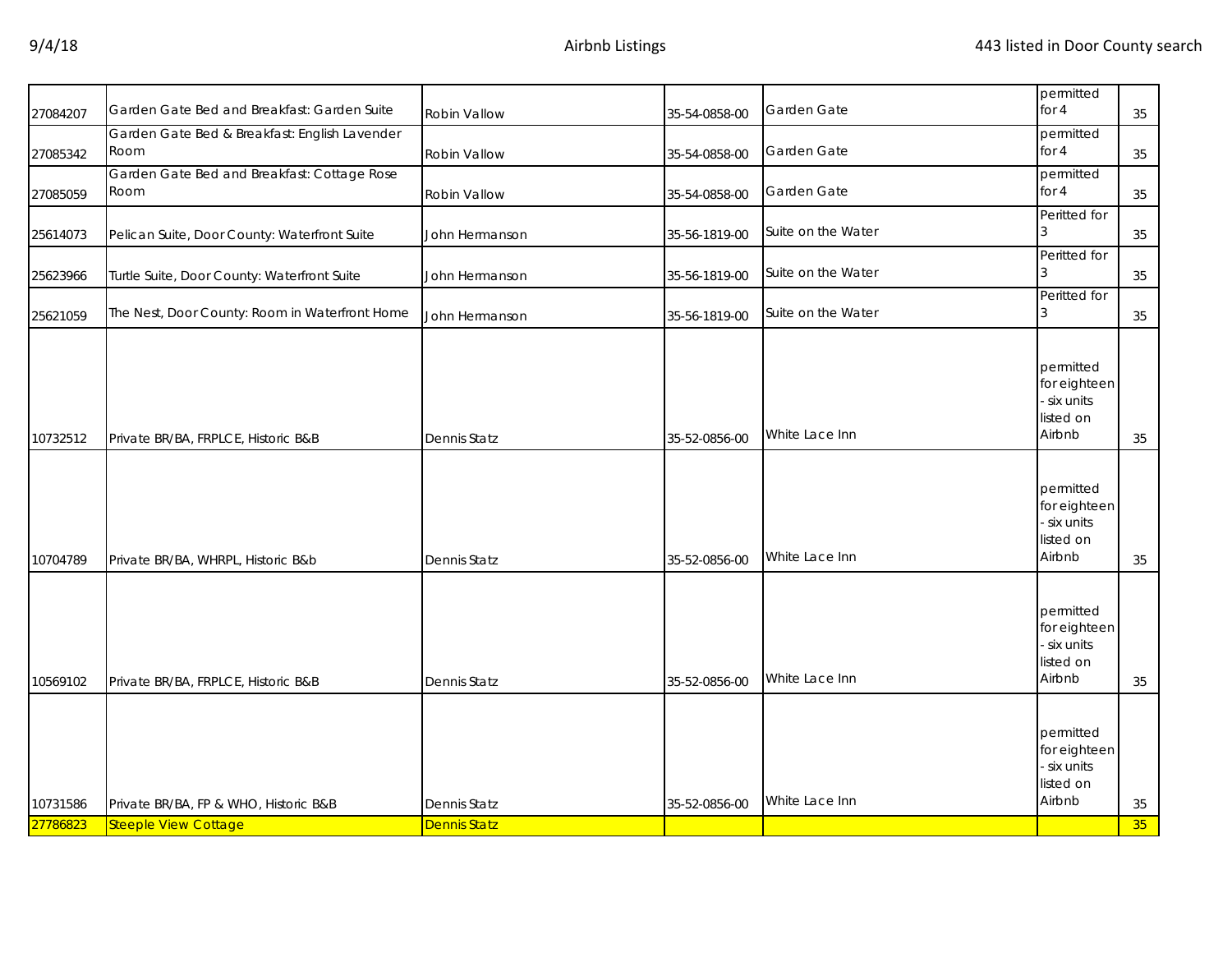| 10700860 | Private BR/BA, Whrlpl, Historic B&B                                      | Dennis Statz                       | 35-52-0856-00 | White Lace Inn                        | permitted<br>for eighteen<br>six units<br>listed on<br>Airbnb | 35 |
|----------|--------------------------------------------------------------------------|------------------------------------|---------------|---------------------------------------|---------------------------------------------------------------|----|
|          |                                                                          |                                    |               | Hilpipre- 228 N 7th Ave - Collectic   |                                                               |    |
| 26270652 | NEW! 'Collectic Farmhouse Suite!' in Sturgeon Bay!                       | Aaron Hilpipre                     | 35-56-1939-00 | Farmhouse Suite                       |                                                               | 35 |
|          |                                                                          |                                    |               | White Lace Inn                        | permitted<br>for eighteen<br>six units<br>listed on<br>Airbnb |    |
| 10730935 | Private BR/BA, FP & WHP, Historic B&B                                    | Dennis Statz                       | 35-52-0856-00 | The Magnolia                          |                                                               | 35 |
| 4692800  | the Magnolia Suite                                                       | Diane Allen & Mike Perski          | 35-53-1096-00 |                                       |                                                               | 35 |
| 19179293 | Door County Bayview                                                      | Diane Rockwell                     | 35-56-1772-00 | Door County Bayview                   |                                                               | 35 |
| 21982114 | Sturgeon Bay Waterfront Cottage                                          | Eric Minten                        | 35-56-1767-00 | Door County Waterfront Cottage Minten |                                                               | 35 |
| 24261293 | Dock on the Bay Coach Home                                               | Fear Investments                   | 35-56-1889-00 | Dock on the Baty                      |                                                               | 35 |
| 3518762  | Downtown Sturgeon Bay, Door County                                       | Hans Reumschuessel                 | 35-56-1437-00 | Downtown Sturgeon Bay                 |                                                               | 35 |
| 25319787 | R&H Bayshore Estate                                                      | Helen & Robin Urban                | 35-56-1957-00 | R & H Bayshore Estate                 |                                                               | 35 |
| 24476710 | queen-bed private room at the Holiday Music<br>Motel                     | Holiday Motel Management LLC       | 35-50-0964-00 | Holiday Music Hotel                   | permitted<br>for 18                                           | 35 |
| 24498867 | 2 beds in private room at Holiday Music Motel                            | Holiday Motel Management LLC       | 35-50-0964-00 | Holiday Music Hotel                   | permitted<br>for 18                                           | 35 |
| 9271311  | Chalet on the Shore                                                      | Jennifer Jorns & Brian Frisque     | 35-56-1663-00 | Chalet by the Shore                   |                                                               | 35 |
| 21642288 | Overlooking Third Ave                                                    | Joe Baw and Rob Paul               | 35-53-1816-00 | Overlooking Third Aveqq               |                                                               | 35 |
| 19824536 | Chalet by the Bay                                                        | Jonathan Salit                     | 35-56-1807-00 | Chalet by the Bay - Salit             |                                                               | 35 |
| 1095333  | A City Cottage in the Heart of Town                                      | Kelly Avenson & Elliot Goettelman  | 35-56-1651-00 | City Cottage, The                     |                                                               | 35 |
| 17380652 | Sawyer View Villa                                                        | Ken Glasheen                       | 35-56-1726-00 | Sawyer View Village                   |                                                               | 35 |
| 25578596 | NEW! Sturgeon Bay Home Near Potawatomi State P Tom and Christine Dehnert |                                    | 35-56-1927-00 | Port View Cottage                     |                                                               | 35 |
| 15678659 | Yellow Cottage                                                           | Megan and Shane Wheeler            | 35-56-1946-00 | Yellow Cottage, Wheeler               |                                                               | 35 |
| 23343621 | Veronica Joyce                                                           | Lola DeVillers and Stuart Champeau | 35-56-1877-00 | Veronica Joice                        |                                                               | 35 |
| 26203239 | Air Mikey B                                                              | <b>Michael Bleck</b>               | 35-56-1911-00 | Bleck- 316 N Joliet                   |                                                               | 35 |
| 8129738  | Sturgeon Bay Doll House                                                  | Patrice Sebastian                  | 35-56-1565-00 | Sturgeon Bay Doll House               |                                                               | 35 |
| 18346670 | Manor on Main                                                            | Paul Larson                        | 35-56-1777-00 | Main Manor - Larson                   |                                                               | 35 |
| 13257277 | Door County Easy Living                                                  | <b>Rich Miller</b>                 | 35-56-1654-00 | Door County Easy Living - Miller      |                                                               | 35 |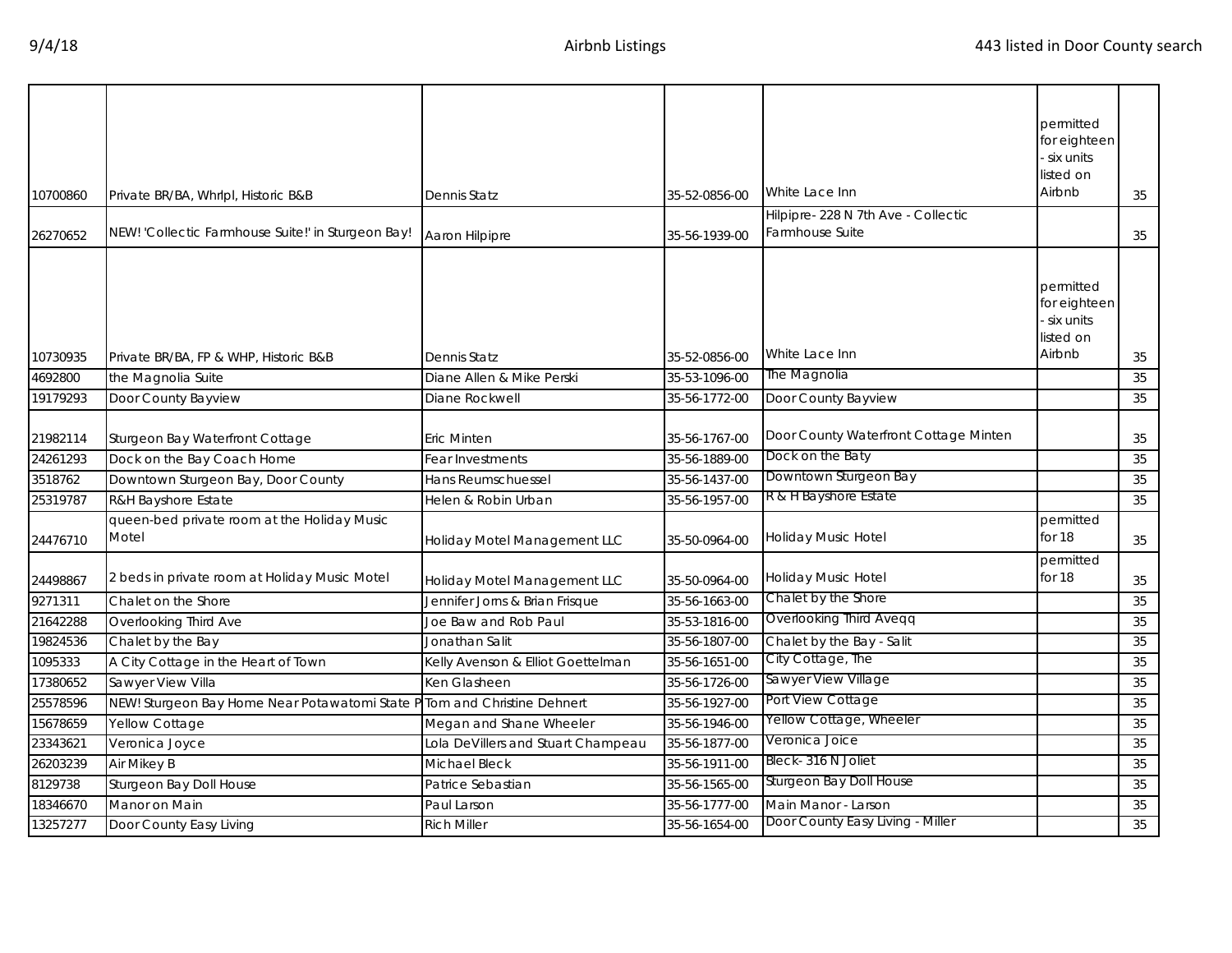| 3324489  | Downtown Sturgeon Bay, Arbor                                      | RME Holdings - Robert Esposito                      | 35-53-1452-00 | Arbor and Postcard - RME Holdings        | Permitted<br>for two units | 35 |
|----------|-------------------------------------------------------------------|-----------------------------------------------------|---------------|------------------------------------------|----------------------------|----|
| 3190446  | Downtown Sturgeon Bay - Postcard                                  | RME Holdings - Robert Esposito                      | 35-53-1452-00 | Arbor and Postcard - RME Holdings        | Permitted<br>for two units | 35 |
| 19180482 | The Coach House                                                   | Robert & Teresa Esposito                            | 35-53-1628-00 |                                          | permitted<br>for $3$       | 35 |
| 12792862 | Downtown Sturgeon Bay CornerSuite                                 | Robert & Teresa Esposito                            | 35-53-1628-00 | Villa and Corner Suite                   | permitted<br>for $3$       | 35 |
| 12793691 | Downtown Sturgeon Bay Villa Suite                                 | Robert & Teresa Esposito                            | 35-53-1628-00 | Villa and Corner Suite                   | permitted<br>for $3$       | 35 |
| 18359397 | <b>Barbara's Guest House</b>                                      | Stephen Day                                         | 35-56-1727-00 | <b>Barbara's Guest House</b>             |                            | 35 |
| 23915694 | <b>Boat Bungalow</b>                                              | Sam Parent                                          | 35-59-1907-00 | Gypsy Soul - Boat bungalow               |                            | 35 |
| 17586605 | The Diplomat Bed and Breakfast/Chancery suite                     | Tami Dal Santo                                      | 35-54-1544-00 | Diplomat Bed and Breakfast               | permitted<br>for six units | 35 |
| 9506189  | Diplomat Bed and Breakfast/Treaty Suite                           | Tami Dal Santo                                      | 35-54-1544-00 | Diplomat Bed and Breakfast               | permitted<br>for six units | 35 |
| 18655796 | Petite Maison Bleu                                                | Terry Cummings                                      | 35-56-1755-00 | Petite Maison Bleu                       |                            | 35 |
| 24470520 | Fantastic 2 Bedroom Apartment Luxurious and Mod The Bay Lofts IIc |                                                     | 35-53-1899-00 | The Bay Lofts                            | permitted<br>for $2$       | 35 |
| 24375314 | Modern and Luxurious 1 Bedroom Apartment<br>Downtown              | The Bay Lofts IIc                                   | 35-53-1899-00 | The Bay Lofts                            | permitted<br>for $2$       | 35 |
| 24076184 | Bay Breeze - the Floating Cottage                                 | The Yacht Harbor, LLC & Sturgeon Bay<br>Marinas.com | 35-59-1676-02 | Door County Houseboat Rentals, LLC       | permitted<br>for $4$       | 35 |
| 24077834 | Pier Relaxn' - the Floating Cottage                               | The Yacht Harbor, LLC & Sturgeon Bay<br>Marinas.com | 35-59-1676-01 | Door County Houseboat Rentals, LLC       | permitted<br>for $4$       | 35 |
| 18035205 | The Mary I                                                        | The Yacht Harbor, LLC & Sturgeon Bay<br>Marinas.com | 35-59-1676-00 | Door County Houseboat Rentals, LLC       | permitted<br>for $4$       | 35 |
| 18913824 | Desiree the houseboat                                             | The Yacht Harbor, LLC & Sturgeon Bay<br>Marinas.com | 35-59-1676-00 | Door County Houseboat Rentals, LLC       | permitted<br>for $4$       | 35 |
| 23698225 | Boat House on the Bay                                             | <b>William Anderson</b>                             | 35-56-1629-06 | <b>Boat House</b>                        | dcpm                       | 35 |
|          |                                                                   |                                                     |               |                                          |                            |    |
| 5585456  | On the shore of Lake Michigan                                     | Ann Emmerich                                        | 36-56-1487-00 | Emmerich - On the Shore of Lake Michigan |                            | 36 |
| 20123299 | The Clerestory on Lake Michigan                                   | Christopher Mohar                                   | 36-56-1789-00 | The Clerestory on Lake Michigan          |                            | 36 |
| 18073736 | Claybanks   A Woodsy Retreat near Lake Michigan David Goettelman  |                                                     | 36-56-1731-00 | Clay Banks Woodsy Retreat                |                            | 36 |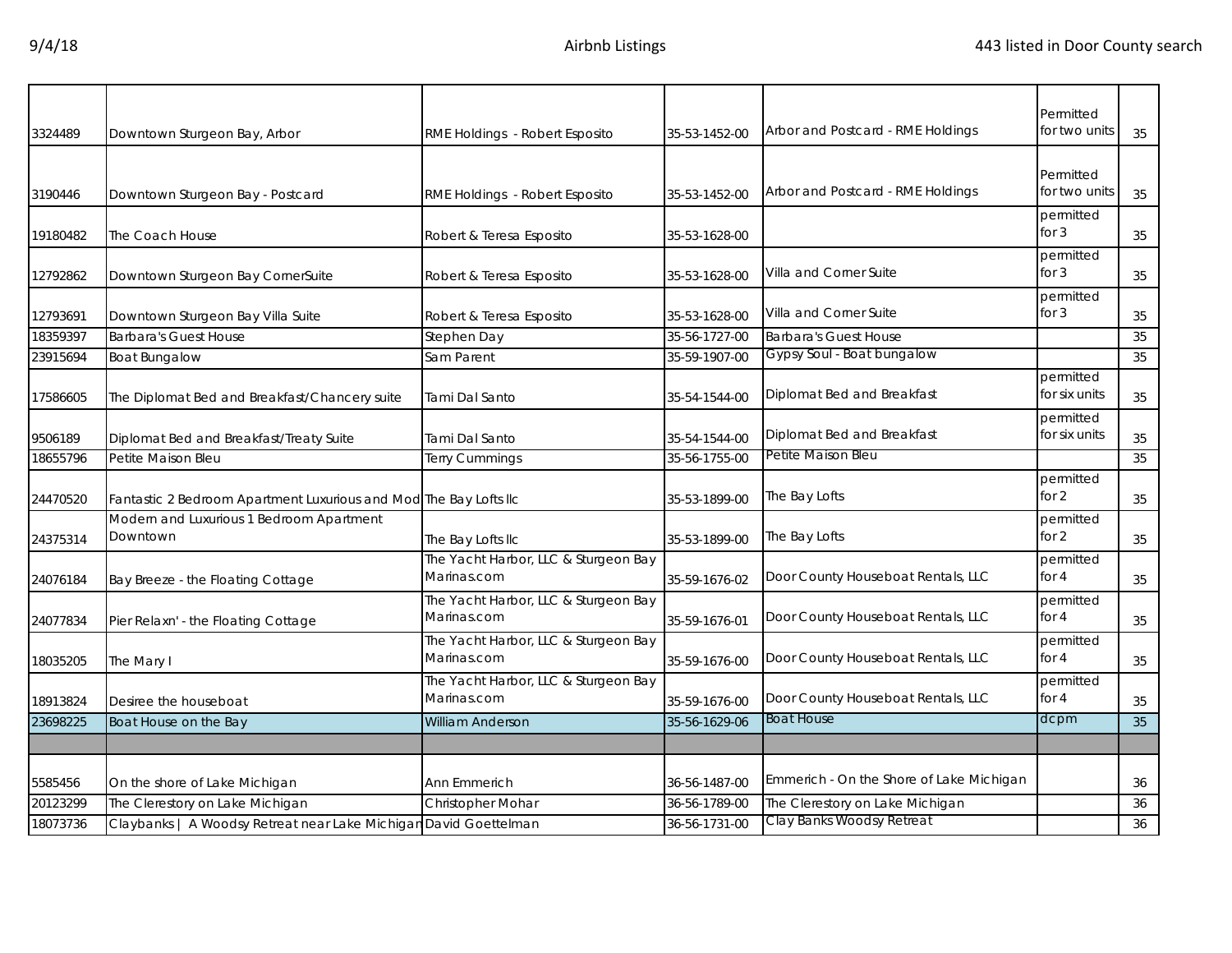| 22501817 | WaterFront Townhouse on Sturgeon Bay Channel<br>South Unit              |                                  | 36-56-1329-00 | Port Haven Executive Home                 |                       |          |
|----------|-------------------------------------------------------------------------|----------------------------------|---------------|-------------------------------------------|-----------------------|----------|
| 9091864  | porthaven North Unit                                                    | Joe Fittshur<br>Joe Fittshur     | 36-56-1329-00 | Port Haven Executive Home                 |                       | 36<br>36 |
| 13904531 | extra port haven listing                                                | Joe Fittshur                     |               |                                           | dup                   | 36       |
|          |                                                                         |                                  |               |                                           | permitted             |          |
| 6253565  | Lake Lane Cottages in Door County 31                                    | Rob Vogel                        | 36-56-0869-00 | Lake Lane Cottages                        | for $3$               | 36       |
| 11700582 | Lake Lane Cottages Camper                                               | Rob Vogel                        | 36-56-0869-00 | Lake Lane Cottages                        | permitted<br>for $3$  | 36       |
| 11699220 | Lake Lane Cottage #2                                                    | Rob Vogel                        | 36-56-0869-00 | Lake Lane Cottages                        | permitted<br>for 3    | 36       |
| 10283729 | <b>Historic Family Farm</b>                                             | Tom Mickelson                    | 36-56-1579-00 | Historic Family Farm                      |                       | 36       |
|          |                                                                         |                                  |               |                                           |                       |          |
| 24919179 | Luxury Door County Cottage on the Bay                                   | Brian Baumann & Kelly Young      | 39-56-1920-00 | On the Point                              |                       | 39       |
| 19285613 | <b>Beautiful Waterfront Cabin Door County</b>                           | Donn Rozz, Robert Paul           | 39-53-1374-00 | Rozz Little Cemetery                      |                       | 39       |
| 27457684 | Door County Waterfront Cabin New Construction 20 Donn Rozz, Robert Paul |                                  | 39-53-1374-00 | Rozz Little Cemetery                      | permite for           | 39       |
| 17300921 | Family Friendly Cabin On The Bay!                                       | Goffard                          | 39-56-1709-00 | Cabin on the Bay - Goffard                |                       | 39       |
| 18833980 | Sunset Cliff Cottage                                                    | Jon Hansen                       | 39-56-0860-00 | Sunset Cliff Cottage                      |                       | 39       |
| 1327057  | 3 Bedroom Cottage with a Water View                                     | Mark and Jill Schwarzbauer       | 39-56-1320-00 | La Bella Casa Di Mattoni                  |                       | 39       |
| 15057147 | Door County Shore Front 2 Bdrm Cabin on 1.2 Acres Pat O'Donnell         |                                  | 39-56-1398-00 | Cabin Sun Over Beach                      |                       | 39       |
|          |                                                                         |                                  |               |                                           |                       |          |
| 19594834 | Waterfront Door County Cottage                                          | Lisa Soukup                      | 42-56-1774-00 | Waterftont Cottage - Soukup               |                       | 42       |
| 14266444 | Door County Waterfront Cottage                                          | Bur Wholesale Company - John Bur | 42-56-1666-00 | Waterfront Cottage - BUR                  |                       | 42       |
|          |                                                                         |                                  |               |                                           |                       |          |
| 25616352 | Island View Cottage on Washington Island                                | Edward & Peri Ann Wasie          | 46-56-1909-00 | Island View Cottage - Wasie               |                       | 46       |
| 11389754 | Charming Near Town Motel Room                                           | Andrew Valentincic               | 46-50-1596-00 | Viking Village                            | permitted<br>for 13   | 46       |
| 8898775  | Viking Village 2 Bedroom Flat                                           | Andrew Valentincic               | 46-50-1596-00 | Viking Village                            | permitted<br>for $13$ | 46       |
| 14825088 | Charming one bedroom flat at Viking Village                             | Andrew Valentincic               | 46-50-1596-00 | <b>Viking Village</b>                     | permitted<br>for 13   | 46       |
| 10907613 | Sunrise A Frame on the lake                                             | Andrew Valentincic               | 46-50-1596-00 | Viking Village                            | permitted<br>for $13$ | 46       |
| 15351847 | Cozy and charming studio with kitchen.                                  | Andrew Valentincic               | 46-50-1596-00 | Viking Village                            | permitted<br>for 13   | 46       |
| 24117398 | Washington Island home With history and warmth                          | Carol Lemon                      | 46-56-1917-00 | Washington Island Historical Home - Lemon |                       | 46       |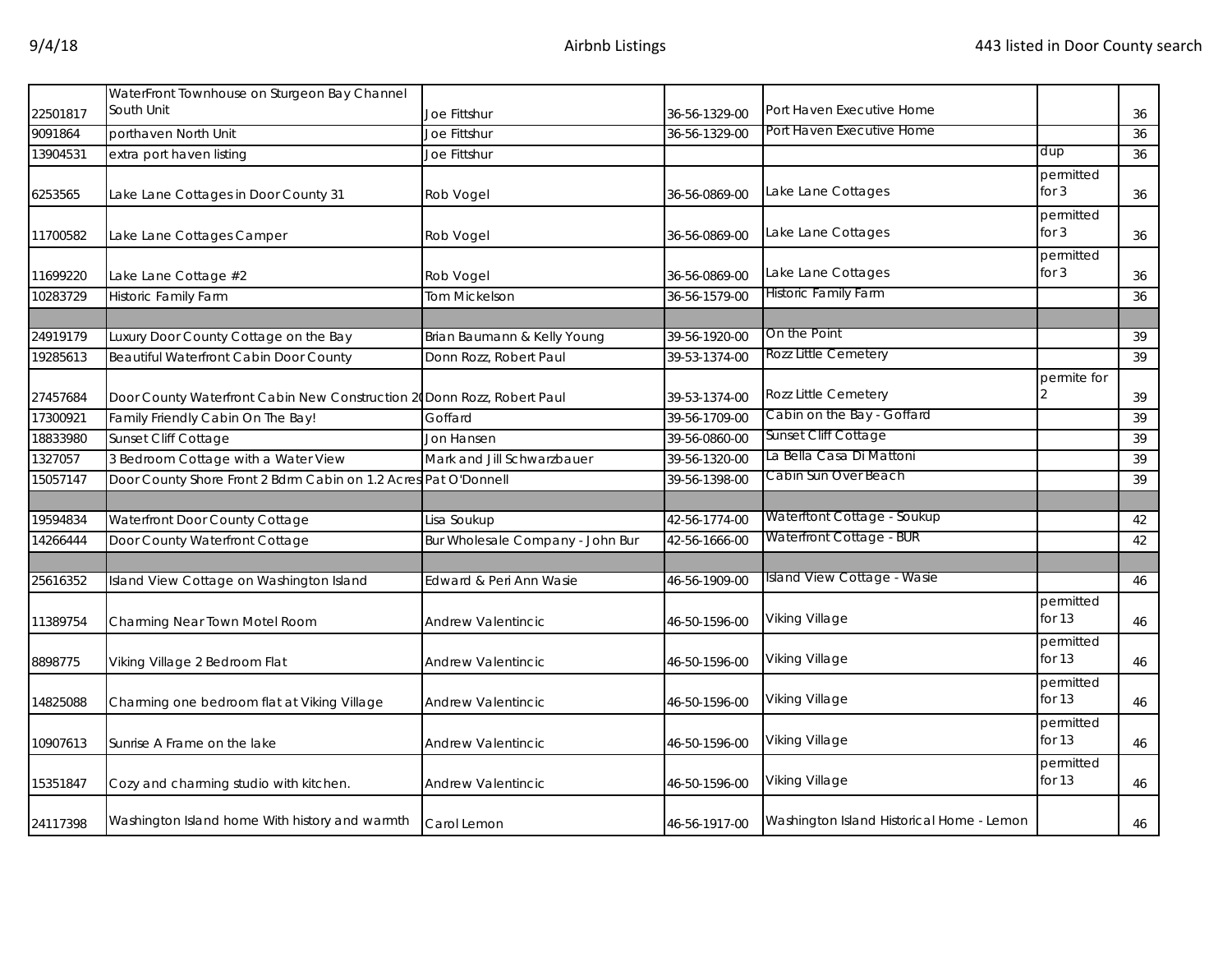| 13156138 | Cute Affordable Cabin on Island - Kayaker Cabin              | Dawn Chier                                     | 46-55-0731-00 | Coffee Creek Cabin                | permitted<br>for $2$ | 46 |
|----------|--------------------------------------------------------------|------------------------------------------------|---------------|-----------------------------------|----------------------|----|
|          |                                                              |                                                |               |                                   | permitted            |    |
| 13378765 | Coffee Creek Cabins "Biker Cabin" on Wash. Island Dawn Chier |                                                | 46-55-0731-00 | Coffee Creek Cabin                | for $2$              | 46 |
| 22717916 | Old Orchard Farm                                             | Deb Sheridan                                   | 46-56-1867-00 | Old Orchard Farm                  |                      | 46 |
| 714587   | Quiet Cabin with Deck in Woods                               | Jim Beneda                                     | 46-56-1575-00 | Quiet Cabin in the Woods - Beneda |                      | 46 |
| 14443055 | Bay Farm Lake Cottage                                        | Kathleen Young                                 | 46-56-1650-00 | Bay Farm LLC                      |                      | 46 |
| 22534319 | Initiative's Retreat                                         | LLC INITIATIVE'S RETREAT                       | 46-56-1846-00 | Initiatives Retreat               |                      | 46 |
| 25811058 | <b>Breezy Beach</b>                                          | Richard Tobey                                  | 46-56-1940-00 | <b>Breezy Beach</b>               |                      | 46 |
| 23713057 | Watermark Inn-Washington Island (Suite G)                    | Larry Kilduff                                  | 46-56-0584-00 | Watermark Inn                     |                      | 46 |
| 26269262 | Watermark Inn-Washington Island (Suite B)                    | Larry Kilduff                                  | 46-56-0584-00 | Watermark Inn                     |                      | 46 |
| 25488651 | Washington Island Home in the Woods                          | Jeff and Corinn Sevcik                         | 46-56-1891-00 | West Harbor - Sevcik              |                      | 46 |
| 25622011 | Folk Tree Farm on Washington Island                          | Casey Dahl & Shawn Murray                      | 46-56-1933-00 | Folk Tree Farm                    |                      | 46 |
|          |                                                              | Jason & Naomi Burke & Dan                      |               |                                   |                      |    |
| 24807794 | Waterfront Cottage, includes 2 kayaks!                       | Jorgeonson                                     | 46-56-1937-11 | Detroit Harbor Homestead Cottage  |                      | 46 |
| 25488651 | Washington Island Home in the Woods                          | Jeff and Corinn Sevcik                         | 46-56-1891-00 | West Harbor - Sevcik              |                      | 46 |
| 20991844 | <b>Menominee River Vacation Home</b>                         | Not Door County Comes up in Door County Search |               |                                   | Outside DC           |    |
| 20439805 | <b>Nuttall Vacation Stays</b>                                | Not Door County Comes up in Door County Search |               |                                   | Outside DC           |    |
| 18506853 | Downtown Menominee House                                     | Not Door County Comes up in Door County Search |               |                                   | Outside DC           |    |
| 14266783 | Cottage on Cedar                                             | Not Door County Comes up in Door County Search |               |                                   | Outside DC           |    |
| 19012043 | Home Away From Home Northern Wisconsin                       | Not Door County Comes up in Door County Search |               |                                   | Outside DC           |    |
| 21816968 | <b>Hogans Place</b>                                          | Not Door County Comes up in Door County Search |               |                                   | Outside DC           |    |
| 21549001 | Cozy Lakefront Home                                          | Not Door County Comes up in Door County Search |               |                                   | Outside DC           |    |
| 14648642 | <b>Upper Peninsula MI Retreat</b>                            | Not Door County Comes up in Door County Search |               |                                   | Outside DC           |    |
| 443694   | Lundgren Tree Farm                                           | Not Door County Comes up in Door County Search |               |                                   | <b>Outside DC</b>    |    |
| 20411213 | Paradise View                                                | Not Door County Comes up in Door County Search |               |                                   | Outside DC           |    |
| 19176512 | <b>Book Your Summer Getaway Now</b>                          | Not Door County Comes up in Door County Search |               |                                   | <b>Outside DC</b>    |    |
| 27232787 | Cute 2 Bedroom Bungalow                                      | Not Door County Comes up in Door County Search |               |                                   | Outside DC           |    |
| 26424111 | Waterfront Inn Sail & Stay                                   | Not Door County Comes up in Door County Search |               |                                   | Outside DC           |    |
| 27232787 | Cute 2 Bedroom Bungalow                                      | Not Door County Comes up in Door County Search |               |                                   | Outside DC           |    |
| 27703908 | 2 bedroom duplex in quiet neighborhood                       | Not Door County Comes up in Door County Search |               |                                   | Outside DC           |    |
| 21816932 | Hogans Place 2                                               | Not Door County Comes up in Door County Search |               |                                   | Outside DC           |    |
| 19506773 | Private room along river                                     | Not Door County Comes up in Door County Search |               |                                   | Outside DC           |    |